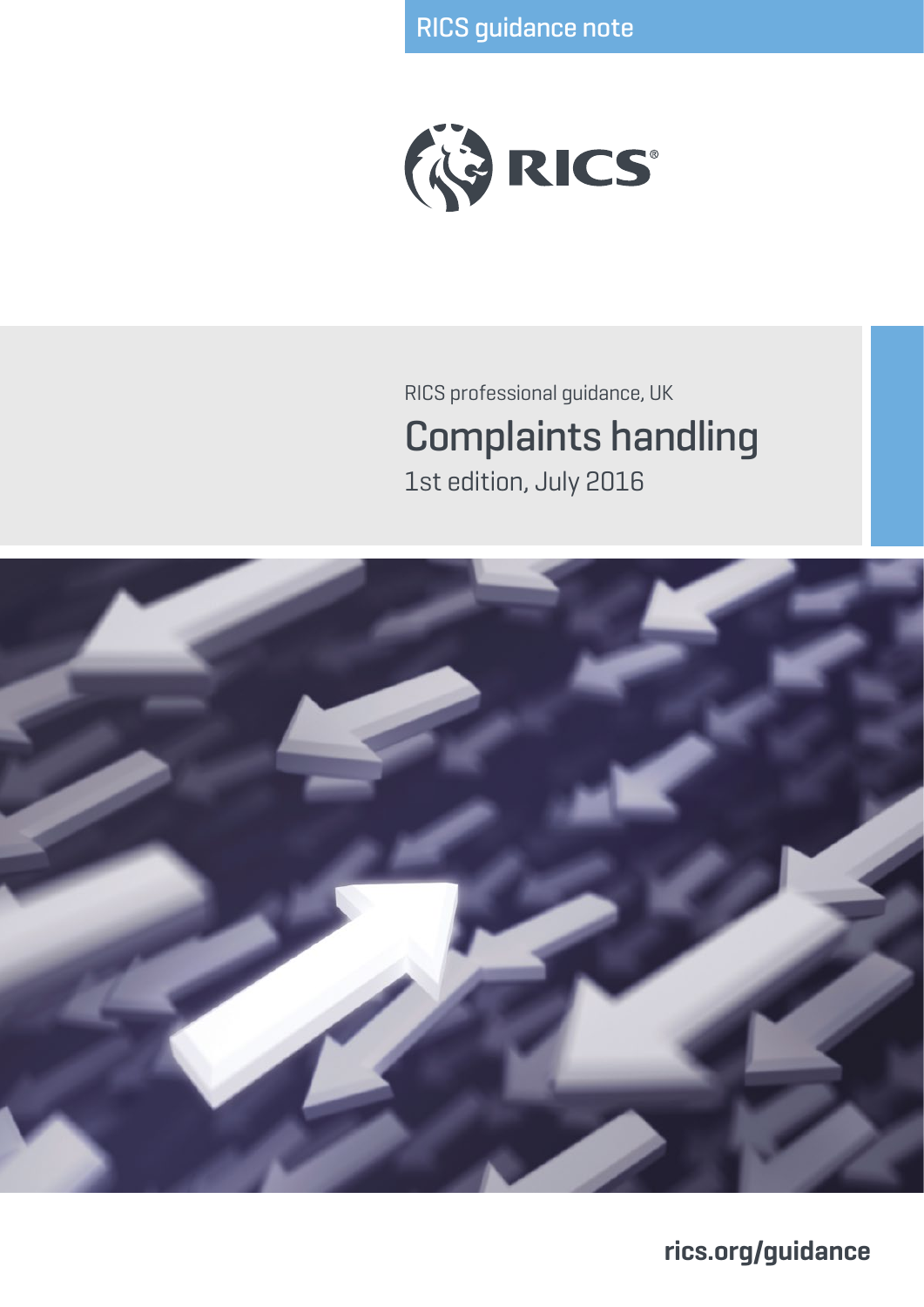### Complaints handling

RICS guidance note, UK

1st edition, July 2016

Crown copyright material is reproduced under the Open Government Licence v3.0 for public sector information: www.nationalarchives.gov.uk/doc/open-governmentlicence/

Published by the Royal Institution of Chartered Surveyors (RICS) Parliament Square London SW1P 3AD www.rics.org

No responsibility for loss or damage caused to any person acting or refraining from action as a result of the material included in this publication can be accepted by the authors or RICS.

Produced by the RICS Valuation Professional Group and RICS Residential Professional Group.

ISBN 978 1 78321 153 1

© Royal Institution of Chartered Surveyors (RICS) July 2016. Copyright in all or part of this publication rests with RICS. Save where and to the extent expressly permitted within this document, no part of this work may be reproduced or used in any form or by any means including graphic, electronic, or mechanical, including photocopying, recording, taping or web distribution, without the written permission of the RICS or in line with the rules of an existing licence.

Every effort has been made to contact the copyright holders of the material contained herein. Any copyright queries, please get in touch via the contact details above.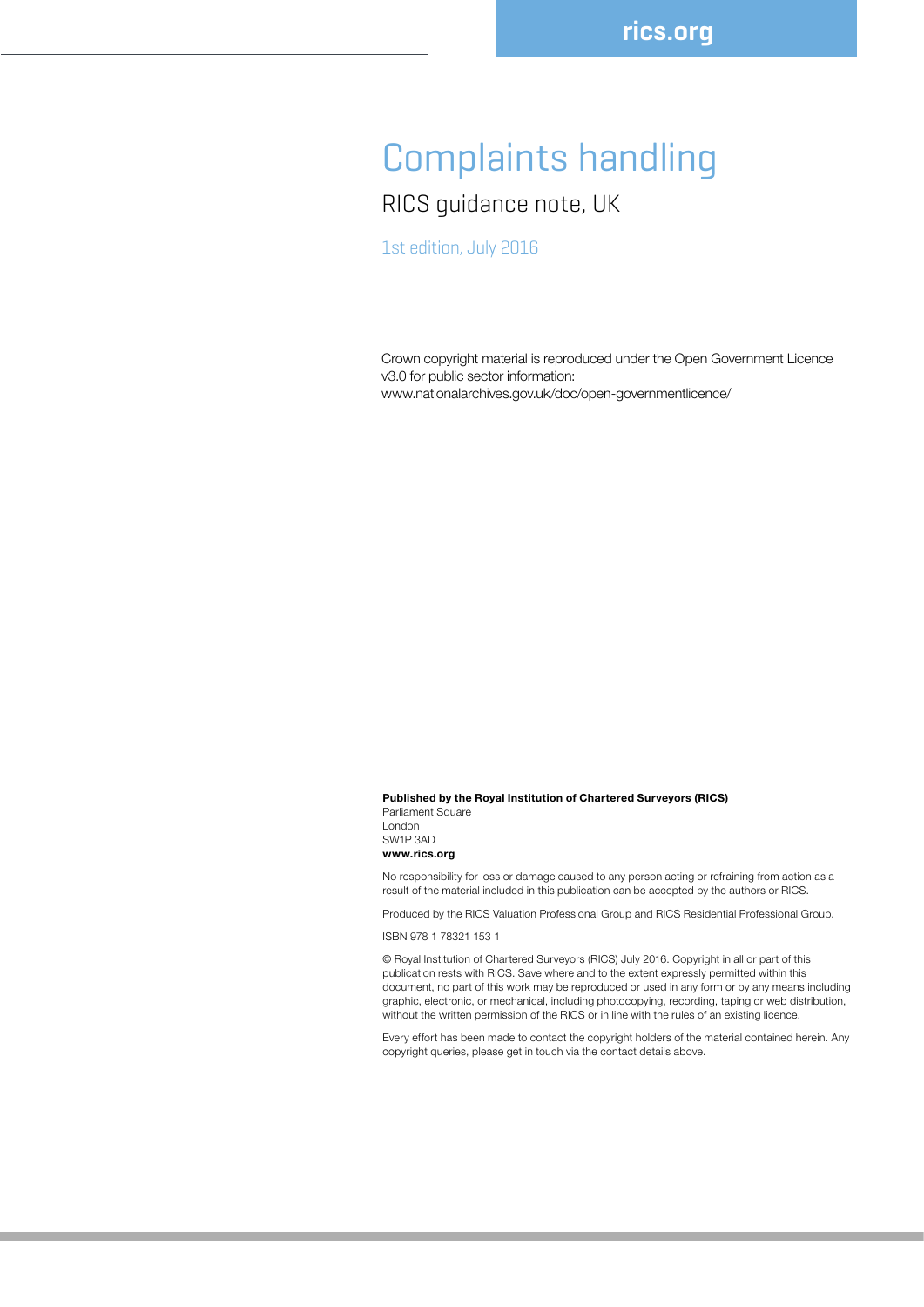## Acknowledgments

RICS would like to thank for the following for their contributions to this guidance note:

#### Lead authors

James Ginley FRICS (Legal & General Surveying Services) Giles Smith MRICS (SDL Surveying)

### Working group

Alexandra Anderson (RPC) John Baguley MRICS (Ombudsman Service) James Creasey (RICS Regulation) Fiona Haggett BSc (Hons) FRICS (RICS Valuation Director in professional groups) Emma Vigus (Howden UK Group Ltd)

**ii** RICS quidance note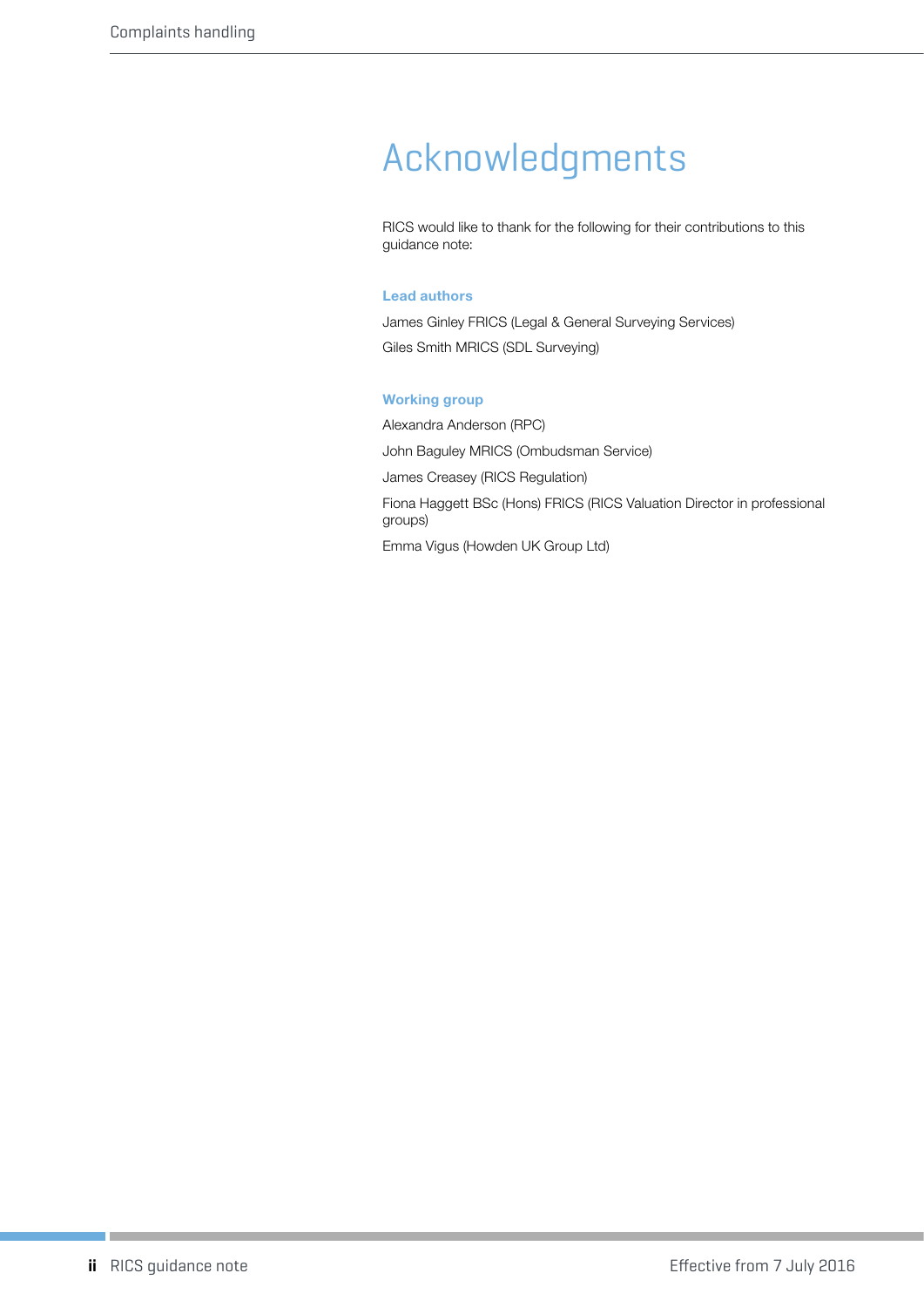## **Contents**

| 1                 |                                                            |                                                       |  |  |
|-------------------|------------------------------------------------------------|-------------------------------------------------------|--|--|
| 2                 |                                                            |                                                       |  |  |
| 3                 | The value of Terms of Engagement in reducing complaints  6 |                                                       |  |  |
| 4                 |                                                            |                                                       |  |  |
| 5                 | Understanding the requirements of your PII policy  8       |                                                       |  |  |
| 6                 |                                                            |                                                       |  |  |
| 7                 |                                                            |                                                       |  |  |
| 8                 | Receiving a complaint - initial actions and responses  11  |                                                       |  |  |
| 9                 |                                                            |                                                       |  |  |
| 10                |                                                            |                                                       |  |  |
| 11                |                                                            |                                                       |  |  |
| 12                |                                                            |                                                       |  |  |
| 13                |                                                            |                                                       |  |  |
| 14                |                                                            |                                                       |  |  |
| 15                |                                                            |                                                       |  |  |
| 16                |                                                            |                                                       |  |  |
|                   |                                                            |                                                       |  |  |
|                   |                                                            | Appendix B RICS ethics and professional standards  21 |  |  |
|                   |                                                            |                                                       |  |  |
|                   | C1                                                         |                                                       |  |  |
|                   | C2                                                         |                                                       |  |  |
|                   | C <sub>3</sub>                                             |                                                       |  |  |
|                   | C <sub>4</sub>                                             |                                                       |  |  |
|                   | C5                                                         |                                                       |  |  |
|                   | C6                                                         |                                                       |  |  |
|                   |                                                            |                                                       |  |  |
|                   | D1                                                         |                                                       |  |  |
|                   | D <sub>2</sub>                                             |                                                       |  |  |
| <b>Appendix E</b> |                                                            |                                                       |  |  |
|                   | E1                                                         |                                                       |  |  |
|                   | E <sub>2</sub>                                             |                                                       |  |  |
|                   | E3                                                         |                                                       |  |  |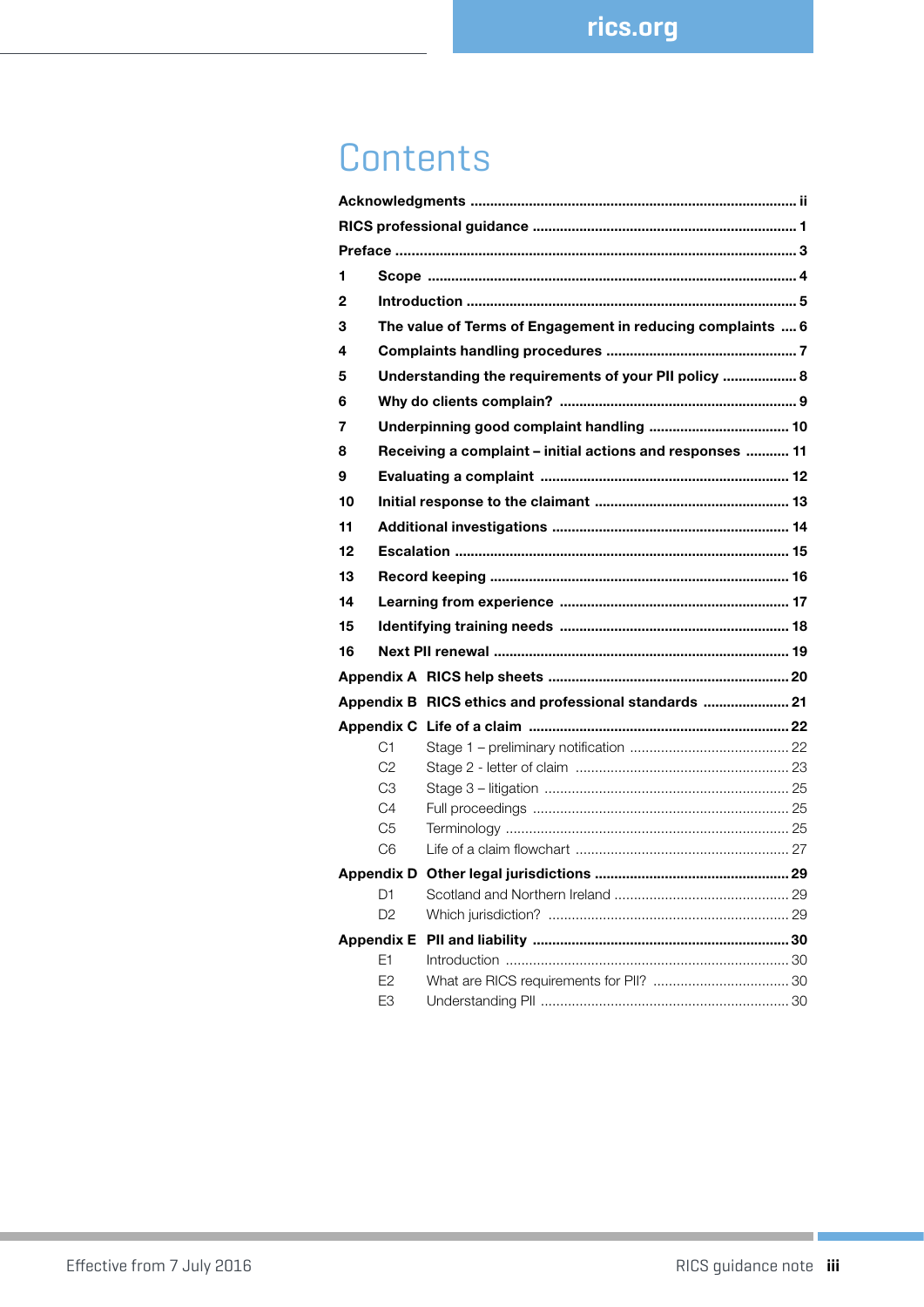# <span id="page-4-0"></span>RICS professional guidance

### **International standards**

RICS is at the forefront of developing international standards, working in coalitions with organisations around the world, acting in the public interest to raise standards and increase transparency within markets. International Property Measurement Standards (IPMS – ipmsc.org), International Construction Measurement Standards (ICMS), International Ethics Standards (IES) and others will be published and will be mandatory for RICS members. This information paper links directly to these standards and underpins them. RICS members are advised to make themselves aware of the international standards (see www.rics.org) and the overarching principles with which this information paper complies. Members of RICS are uniquely placed in the market by being trained, qualified and regulated by working to international standards and complying with this information paper.

### **RICS guidance notes**

This is a guidance note. Where recommendations are made for specific professional tasks, these are intended to represent 'best practice', i.e. recommendations that in the opinion of RICS meet a high standard of professional competence.

Although members are not required to follow the recommendations contained in the guidance note, they should take into account the following points.

When an allegation of professional negligence is made against a surveyor, a court or tribunal may take account of the contents of any relevant guidance notes published by RICS in deciding whether or not the member acted with reasonable competence.

In the opinion of RICS, a member conforming to the practices recommended in this guidance note should have at least a partial defence to an allegation of negligence if they have followed those practices. However, members have the responsibility of deciding when it is inappropriate to follow the guidance.

It is for each member to decide on the appropriate procedure to follow in any professional task. However, where members do not comply with the practice recommended in this guidance note, they should do so only for good reason. In the event of a legal dispute, a court or tribunal may require them to explain why they decided not to adopt the recommended practice.

Also, if members have not followed this guidance, and their actions are questioned in an RICS disciplinary case, they will be asked to explain the actions they did take and this may be taken into account by the Panel.

In some cases there may be existing national standards that may take precedence over this guidance note.

National standards can be defined as professional standards that are either prescribed in law or federal/local legislation, or developed in collaboration with other relevant bodies.

In addition, guidance notes are relevant to professional competence in that each member should be up to date and should have knowledge of guidance notes within a reasonable time of their coming into effect.

This guidance note is believed to reflect case law and legislation applicable at its date of publication. It is the member's responsibility to establish if any changes in case law or legislation after the publication date have an impact on the guidance or information in this document.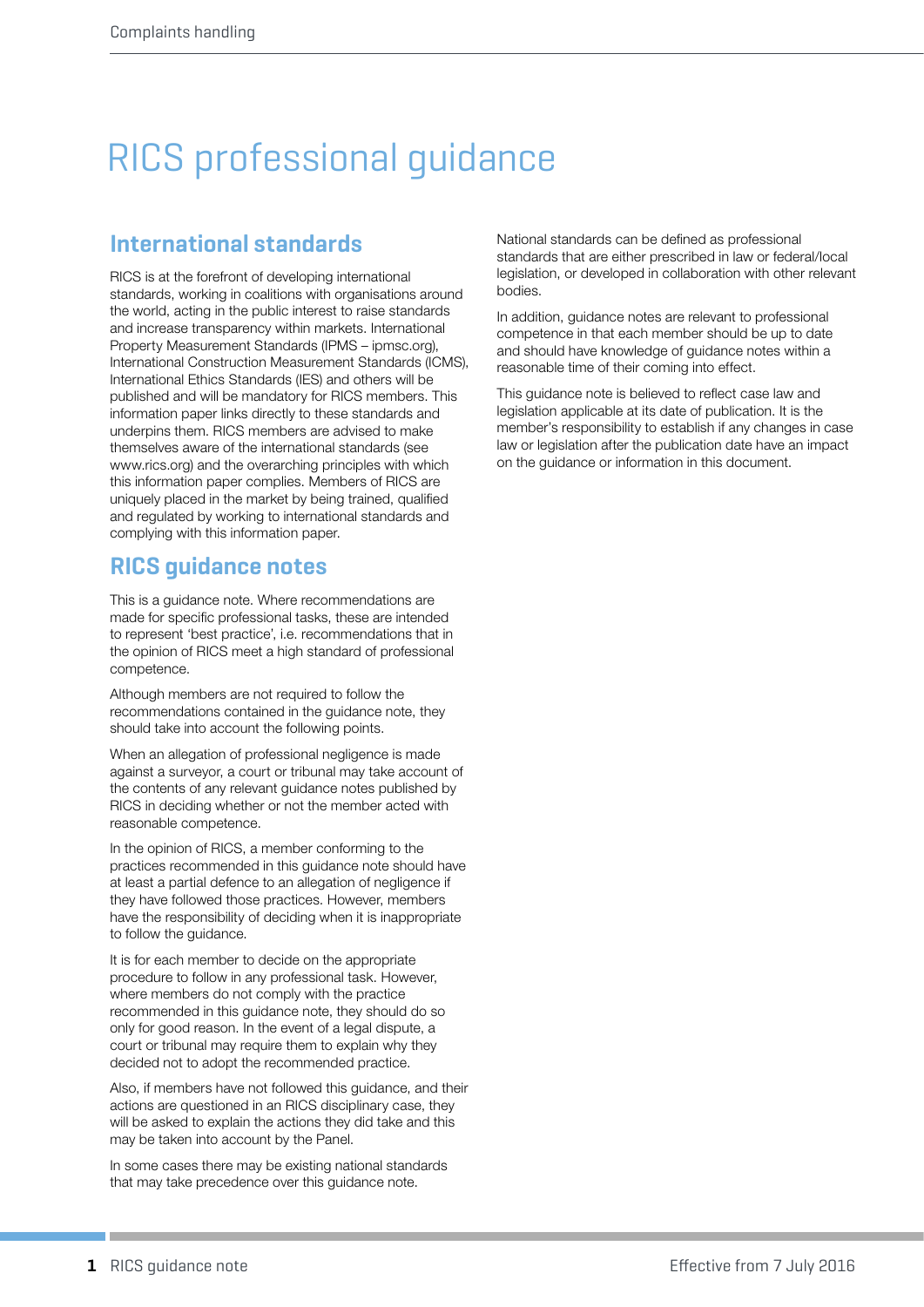### **Document status defined**

**Publications status**

RICS produces a range of professional guidance and standards documents. These have been defined in the table below. This document is a guidance note.

| <b>Type of document</b>           | <b>Definition</b>                                                                                                                                                                                                                                                                                                                         | <b>Status</b>                                                                                                                                                                              |
|-----------------------------------|-------------------------------------------------------------------------------------------------------------------------------------------------------------------------------------------------------------------------------------------------------------------------------------------------------------------------------------------|--------------------------------------------------------------------------------------------------------------------------------------------------------------------------------------------|
| <b>Standard</b>                   |                                                                                                                                                                                                                                                                                                                                           |                                                                                                                                                                                            |
| International standard            | An international high-level principle-based standard developed<br>in collaboration with other relevant bodies.                                                                                                                                                                                                                            | Mandatory.                                                                                                                                                                                 |
| <b>Professional statement</b>     |                                                                                                                                                                                                                                                                                                                                           |                                                                                                                                                                                            |
| RICS professional statement       | A document that provides members with mandatory<br>requirements or a rule that a member or firm is expected to<br>adhere to.<br>This term also encompasses practice statements, Red Book<br>professional standards, global valuation practice statements,<br>regulatory rules, RICS Rules of Conduct and government codes<br>of practice. | Mandatory.                                                                                                                                                                                 |
| <b>Guidance and information</b>   |                                                                                                                                                                                                                                                                                                                                           |                                                                                                                                                                                            |
| RICS code of practice             | Document approved by RICS, and endorsed by another<br>professional body/stakeholder, that provides users with<br>recommendations for accepted good practice as followed by<br>conscientious practitioners.                                                                                                                                | Mandatory or<br>recommended good<br>practice [will be<br>confirmed in the<br>document itself).<br>Usual principles apply<br>in cases of negligence<br>if best practice is not<br>followed. |
| RICS guidance note [GN]           | Document that provides users with recommendations or<br>approach for accepted good practice as followed by competent<br>and conscientious practitioners.                                                                                                                                                                                  | Recommended best<br>practice.<br>Usual principles apply<br>in cases of negligence<br>if best practice is not<br>followed.                                                                  |
| RICS information paper [IP]       | Practice-based information that provides users with the latest<br>technical information, knowledge or common findings from<br>regulatory reviews.                                                                                                                                                                                         | Information and/or<br>recommended best<br>practice.<br>Usual principles apply<br>in cases of negligence if<br>technical information is<br>known in the market.                             |
| RICS insights                     | Issues-based input that provides users with the latest<br>information. This term encompasses thought leadership papers,<br>market updates, topical items of interest, white papers, futures,<br>reports and news alerts.                                                                                                                  | Information only.                                                                                                                                                                          |
| RICS economic / market<br>reports | A document usually based on a survey of members, or a<br>document highlighting economic trends.                                                                                                                                                                                                                                           | Information only.                                                                                                                                                                          |
| RICS consumer guides              | A document designed solely for use by consumers, providing<br>some limited technical advice.                                                                                                                                                                                                                                              | Information only.                                                                                                                                                                          |
| Research                          | An independent peer-reviewed arm's-length research document<br>designed to inform members, market professionals, end users<br>and other stakeholders.                                                                                                                                                                                     | Information only.                                                                                                                                                                          |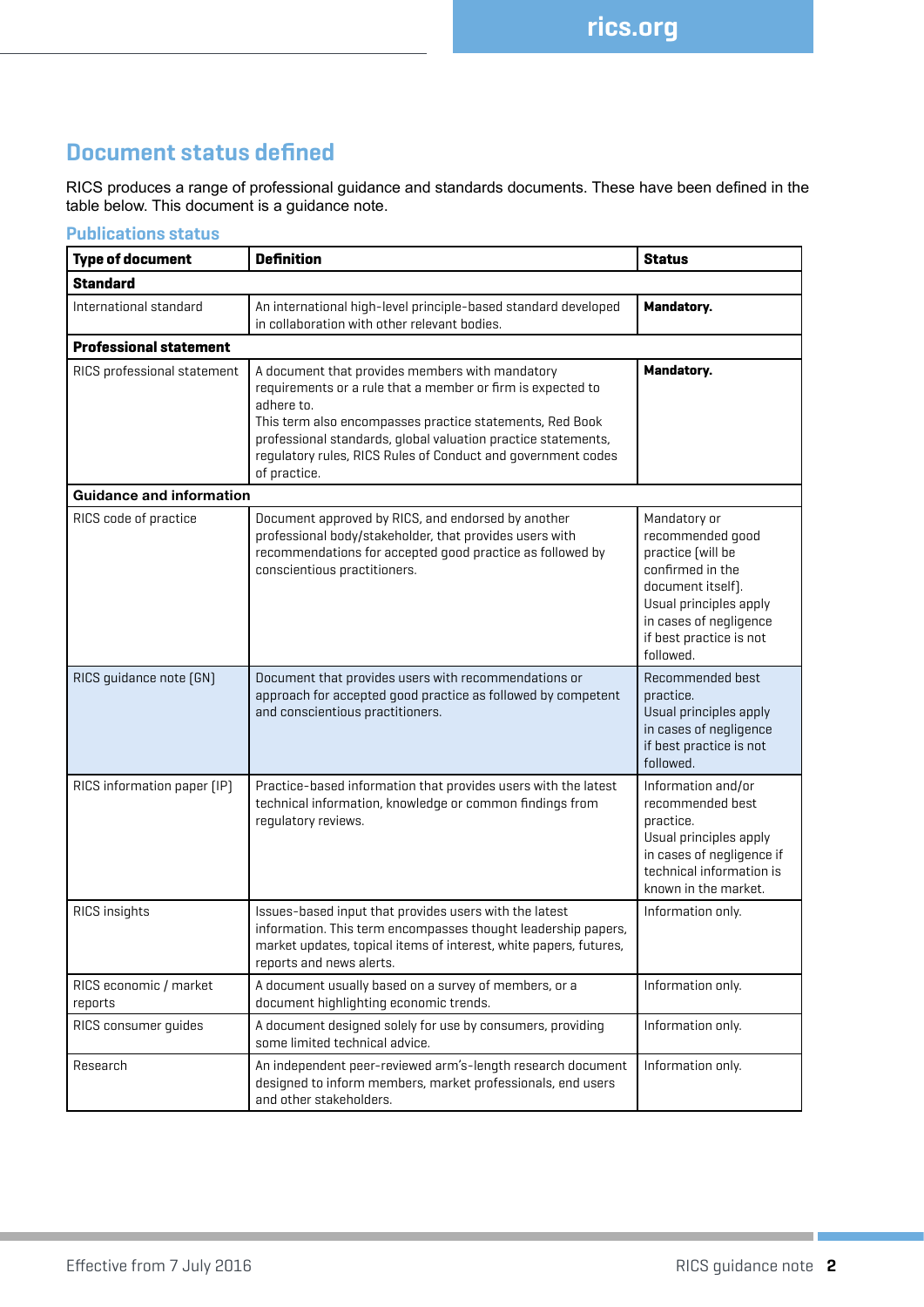## <span id="page-6-0"></span>Preface

Effective complaint handling is a critical element in the risk management toolkit of all professional firms, both as part of good customer service and also to protect the firm in the event of an unsubstantiated or inflated claim. This guidance note has been produced by the UK Residential Cross Sector Group and RICS as a response to the issues raised in Dr Oonagh McDonald CBE's report *Balancing Risk and Reward: Recommendations for a Sustainable Valuation Profession in the UK*, published in January 2014. In this report, Dr McDonald identifies effective complaint handling and dispute resolution as key to ensuring the long-term sustainability of the valuation profession.

This guidance note pulls together the extensive knowledge gained by the larger residential valuation firms, their insurers and their legal advisers during the challenging years of the financial crisis. Valuers are encouraged to draw on this experience to better understand their legal obligations and to clarify best practice in the event of a complaint being received. The contents supplement, but do not replace, current complaint handling information and requirements from RICS, found at: www.rics.org/uk/ regulation1/complaints1/

Fiona Haggett BSc (Hons) FRICS

UK Valuation Director

**RICS**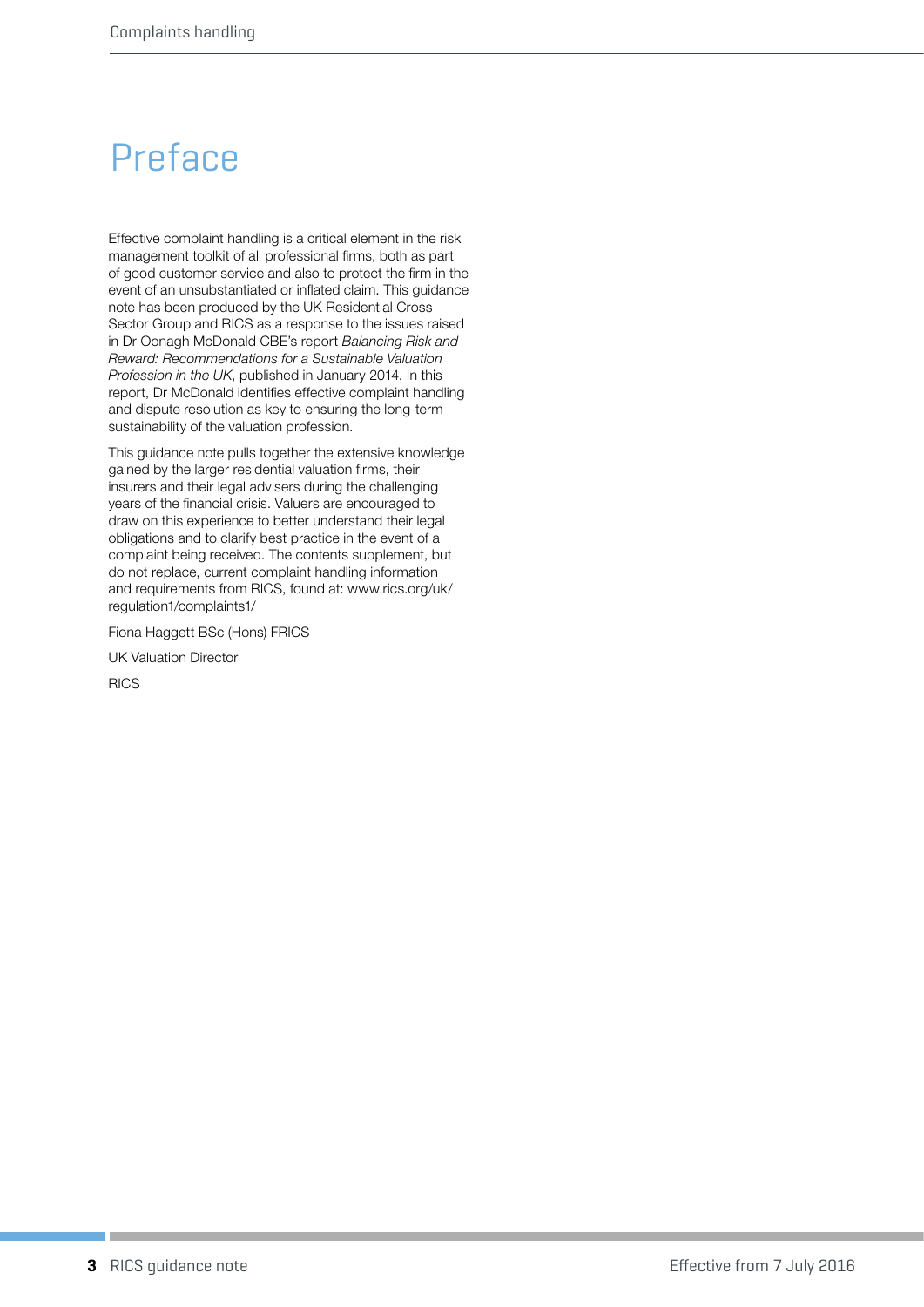Complaints handling **rics.org**

## <span id="page-7-0"></span>1 Scope

**1.1** The purpose of this guidance note is to provide residential surveyors and valuers with information to assist in handling complaints and direct them towards more detailed guidance from RICS.

**1.2** This guidance note applies in the UK. This guidance note specifically covers English legislation; members in other parts of the UK will need to seek advice on legislation specific to their areas of business.

**1.3** This first edition guidance note is effective immediately upon publication.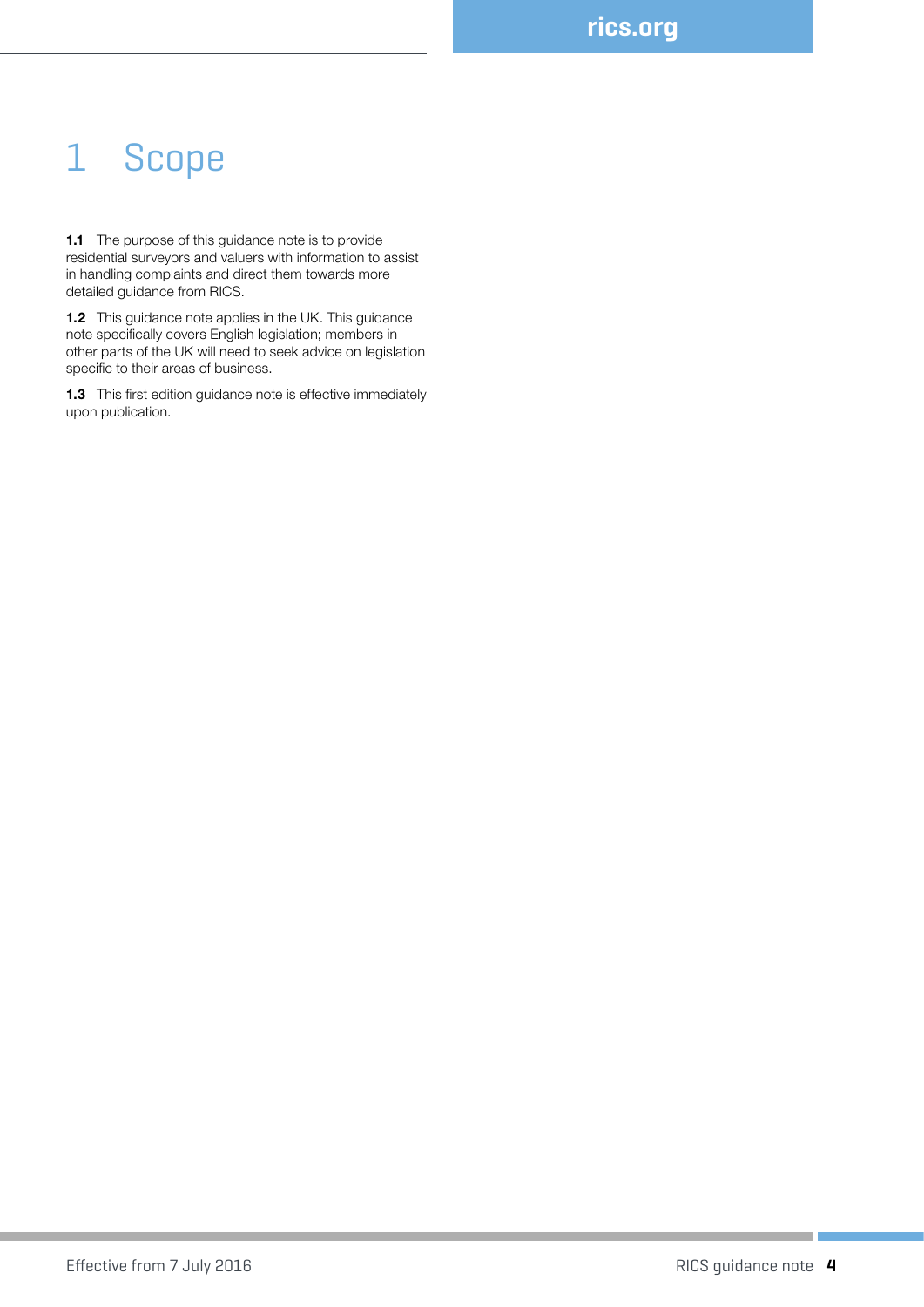## <span id="page-8-0"></span>2 Introduction

2.1 The definition of a complaint is any expression of dissatisfaction.

Although no firm likes to receive a complaint, it is inevitable that one will be received at some point and, when this happens, the complaint needs to be handled reasonably and consistently to minimise reputational and financial risk.

If managed well, complaints can also give a firm an opportunity to identify and rectify specific problems with its service and develop its relationship with customers by demonstrating that their concerns are treated seriously.

2.2 RICS imposes specific requirements on its requiated firms and registered valuers with regard to the handling of complaints. Rule 7 of RICS' *Rules of Conduct for Firms*  states:

'A Firm shall operate a complaints handling procedure and maintain a complaints log. The complaints handling procedure must include an Alternative Dispute Resolution (ADR) mechanism that is approved by the Regulatory Board.'

2.3 This guidance note recognises that successful complaint handling may have to consider other significant stakeholders, such as providers of Professional Indemnity Insurance (PII) and third party redress schemes.

2.4 The guidance note is not a substitute for taking independent legal advice and all members should seek their own advice upon the matters covered in this document as and when they receive a specific complaint.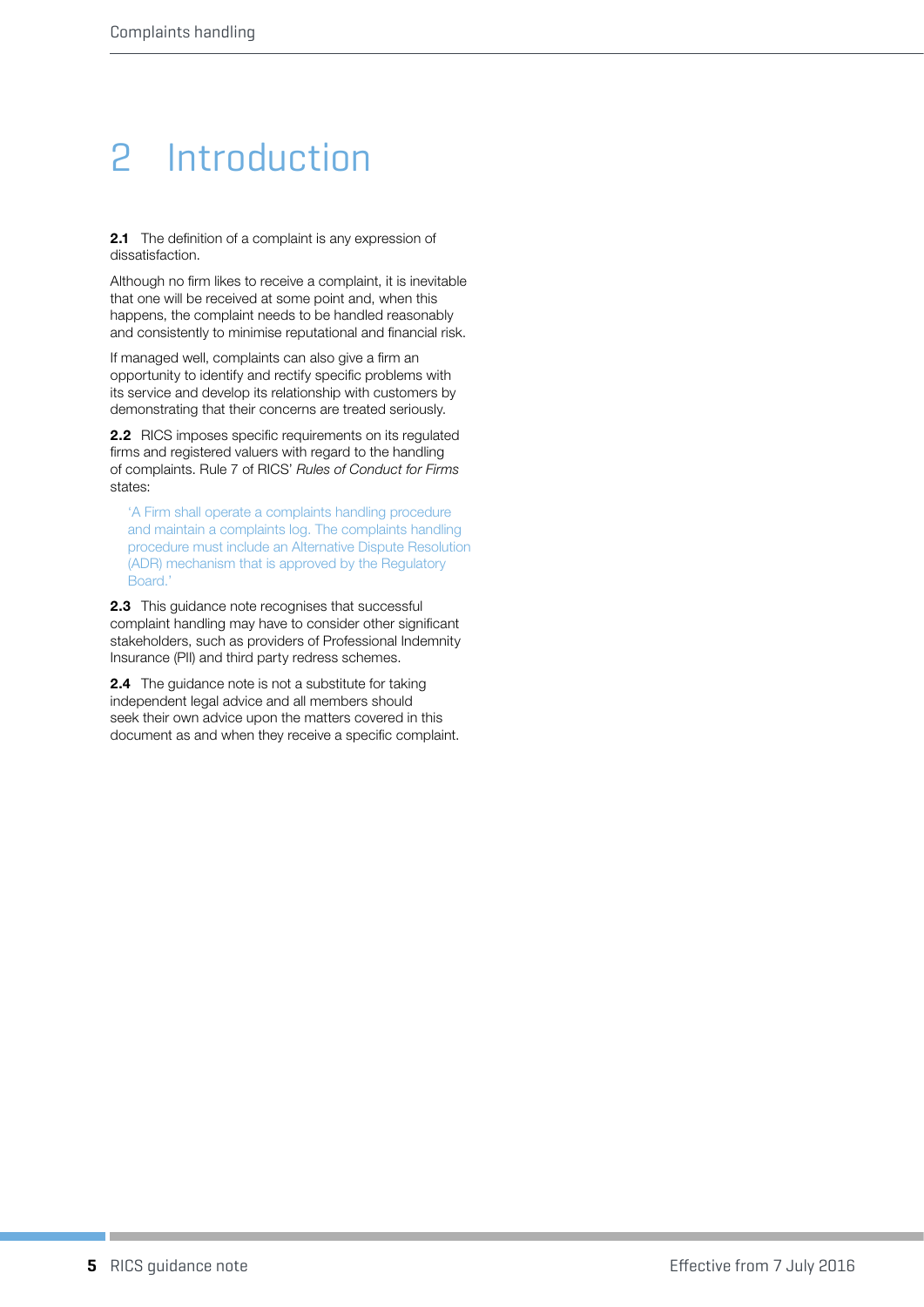## <span id="page-9-0"></span>3 The value of Terms of Engagement in reducing complaints

**3.1** Complaints generally arise when expectations have not been met. Such expectations may relate to the quality, scope, timeliness or understanding of the service or advice to be provided by the surveyor.

3.2 A customer's reasonable expectations should normally be set by the Terms of Engagement shared with them as part of the instruction process. RICS has required members to issue Terms of Engagement for many years, but evidence suggests that some firms do not consistently issue them or ensure that they have been accepted by the client.

Terms of Engagement help to define the circumstance and context in which complaints may be made or managed.

3.3 Not all complaints arise from matters contained within the Terms of Engagement. Such matters might include timeliness of reporting, the appropriateness of the service provided and the client's ability to interpret the information supplied by the surveyor. To minimise the risk of such problems arising, it is generally best practice for the surveyor to have direct dialogue with the client. In the case of RICS branded survey products, this is clearly specified in professional statements, e.g. RICS HomeBuyer Report (Survey & Valuation) 5th edition:

'1.6 Client's understanding of the contract.

The surveyor has a duty to check, before the contract is signed and, where possible, through communication (for example, telephone conversation or email), that the client:

(a) is making the appropriate choice of survey; and

(b) has a clear understanding of the key elements of the service.'

Further understanding of the importance of informing and working closely with potential survey clients can be found in the RICS guidance note *Surveys of residential property*, specifically section 5.1.1.

RICS members can access the guidance note at:

www.rics.org/uk/knowledge/professional-guidance/ guidance-notes/surveys-of-residential-property-3rdedition/

**3.4** It is a prerequisite of good complaint management that the basis of the complaint is understood before any attempt is made to seek a resolution. A misunderstanding at such an early stage may cause additional avoidable frustration for all parties.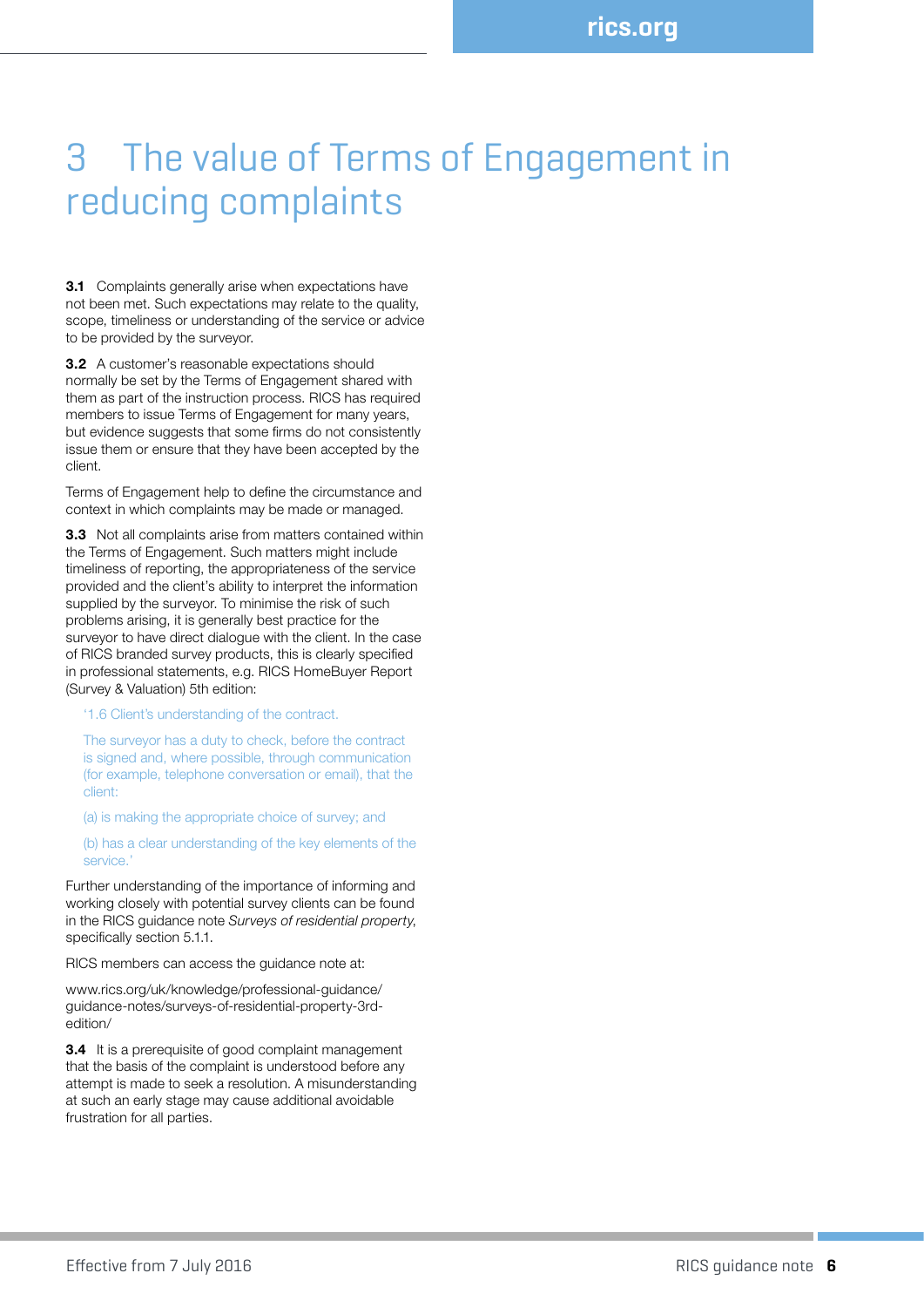## <span id="page-10-0"></span>4 Complaints handling procedures

4.1 While it is a requirement for RICS Requlated Firms to have a published complaints handling procedure (CHP) that meets the requirements of Rule 7, the framework and content of a CHP must be relevant to the scale and scope of the service provided by the firm.

4.2 An effective CHP should:

- be fit for purpose  $-$  it should reflect the size and structure of the business
- made available to all staff a CHP is intended to provide clarity and consistency to staff and clients
- be understood by all staff keep records of staff training
- readily be shared with complainants or potential complainants – supplying them with a copy should be routine
- be regularly reviewed at a senior level record evidence of review, to include reviewer details and review date
- be agreed with PII brokers/provider(s) the CHP should reflect processes that do not compromise PII cover and
- provide details of access to independent redress if the firm cannot resolve the complaint.

Whenever an RICS regulated firm issues Terms of Engagement, it should be made clear to the client that the firm operates a CHP.

RICS has produced an outline complaints handling procedure template that RICS members can access at:

https://www.rics.org/uk/footer/contact-us/complaints/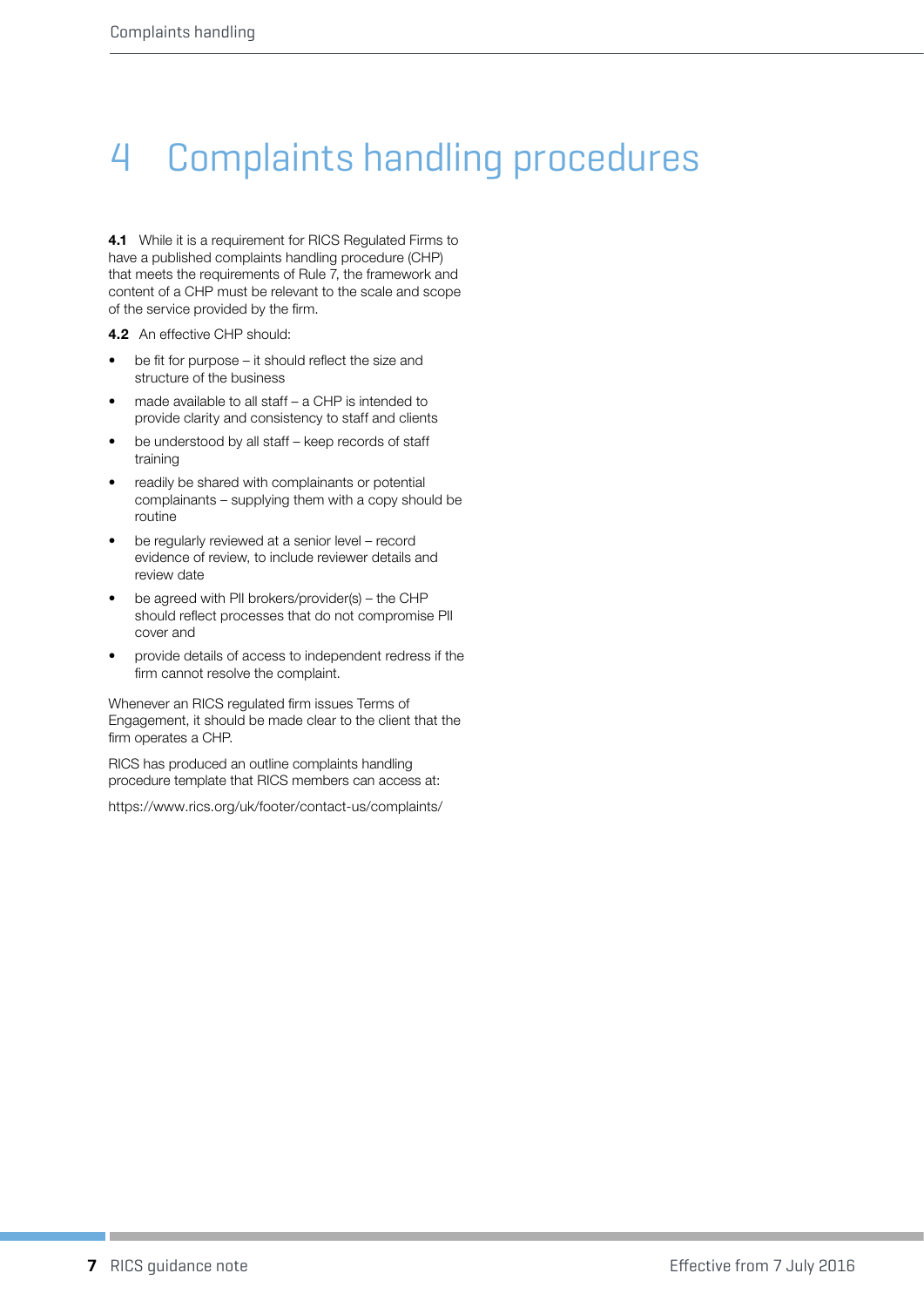## <span id="page-11-0"></span>5 Understanding the requirements of your PII policy

**5.1** The receipt, management and resolution of complaints must be undertaken in accordance with the specific terms of the current PII policy. Failure to do this may compromise the cover provided by the policy and leave the firm, its employees and clients without the protection intended.

**5.2** The terms of PII policies vary between providers and are specific to each period of cover. It is important that at renewal firms understand the details of the proposed new policy and particularly, with the help of their brokers, understand any changes to the requirements for the reporting of complaints and anticipated complaints. Requirements for the notification of a potential liability must be strictly followed, to provide the greatest protection to all stakeholders.

**5.3** A firm is normally obliged, under the terms of their PII policy, to advise their insurer about any situation that may give rise to a claim. Providing a client with a copy of a firm's CHP following receipt of a complaint or query should remind the firm to inform its insurer as soon as possible, to ensure compliance with the terms of its PII policy.

**5.4** PII brokers can play a crucial part in ensuring that complaints are managed in accordance with the firm's current PII policy. Brokers are agents of the firm and should be used as such. If in doubt about any aspect of the PII policy and how its terms may be fulfilled, the broker can assist if kept in the picture.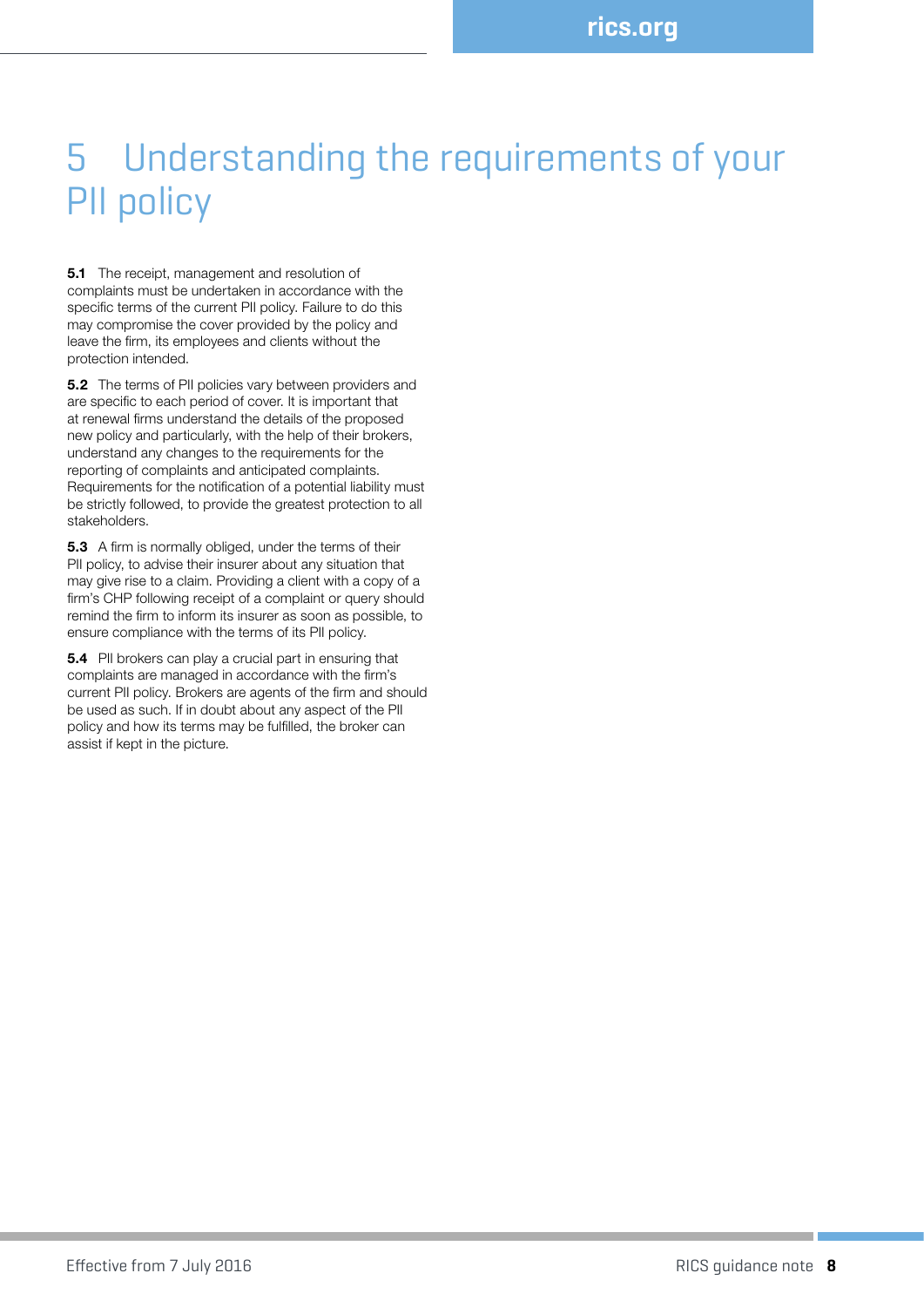## <span id="page-12-0"></span>6 Why do clients complain?

**6.1** Complaints are regularly described as an expression of dissatisfaction and, in general terms, that definition provides a good starting point, but it does not help define the motivation behind specific complaints.

The starting point in resolving a complaint is to establish the root cause of the issue. If a misunderstanding occurs at this early stage, there is scope for avoidable frustration and a more challenging resolution process.

When the basis of a complaint is understood, deciding on a course of action to reach a good outcome is easier to achieve.

6.2 While surveyors should treat all complaints seriously, it is important not to leap to the assumption that there is a major problem.

While surveyors are familiar with their subject, clients are much less likely to have the same degree of familiarisation. A complaint may not be a suggestion of a fundamental error in the work undertaken; it may just reflect a client's lack of understanding of the advice or information provided.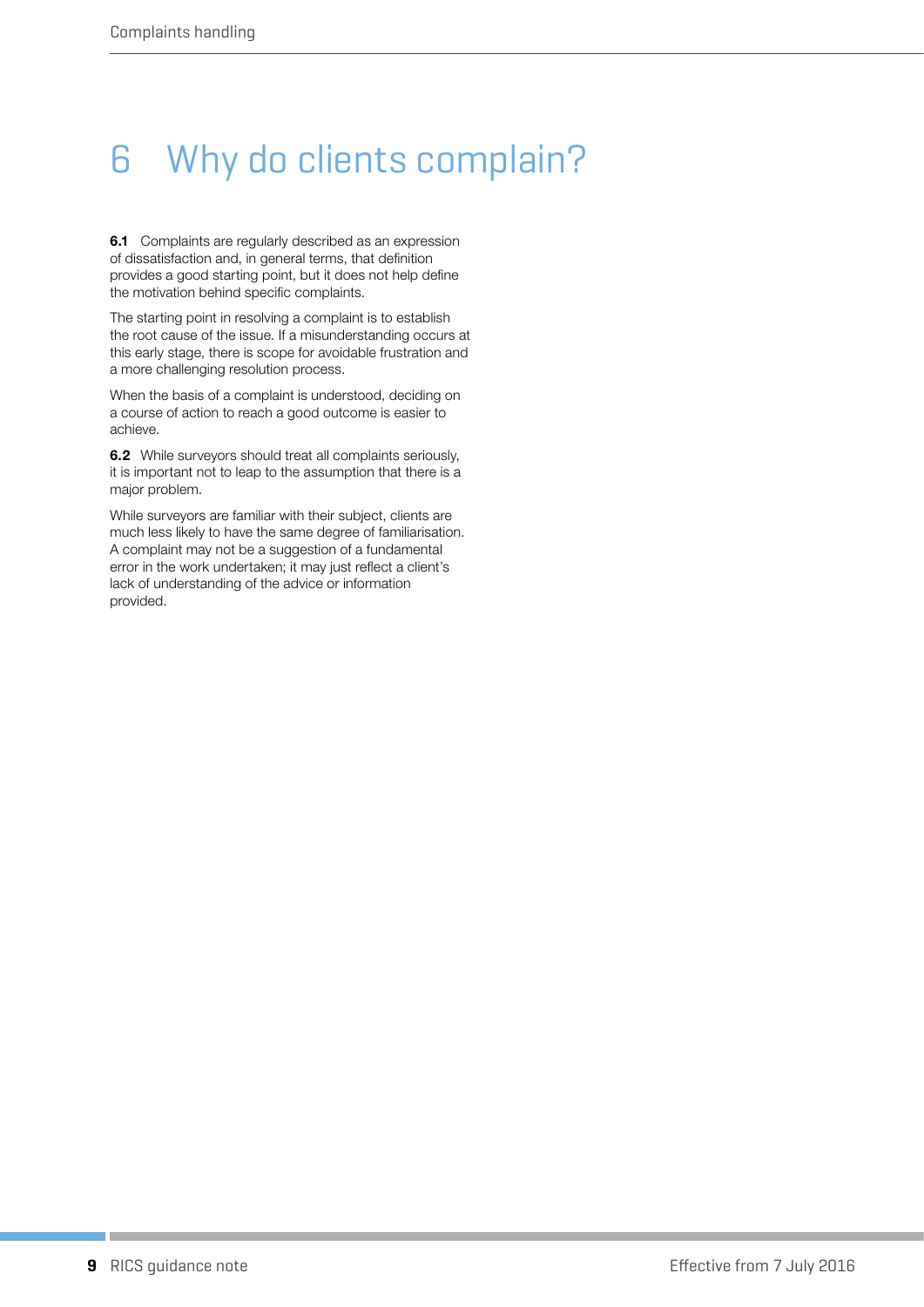# <span id="page-13-0"></span>7 Underpinning good complaint handling

7.1 There are four main routes via which complaints may be received – by mail, by email/internet, by telephone or in person – so the firm should have the ability to manage all of these efficiently.

7.2 Ensure that all staff members have access to, and an understanding of, the firm's CHP.

7.3 Carefully record all complaints or potential complaints at the earliest opportunity and ensure that they are appropriately allocated.

7.4 Establish and adhere to a review process to ensure effective management of the issue from receipt to resolution.

7.5 Correspondence from a client may not initially be a complaint, but any query or question has the potential to become one. A prompt and considered review of client correspondence is important. Incorrect initial responses can turn a question into a complaint.

7.6 Where the complainant is a consumer, the firm has to signpost to an approved ADR provider. The Ombudsman can accept a complaint eight weeks after the complaint is made to you.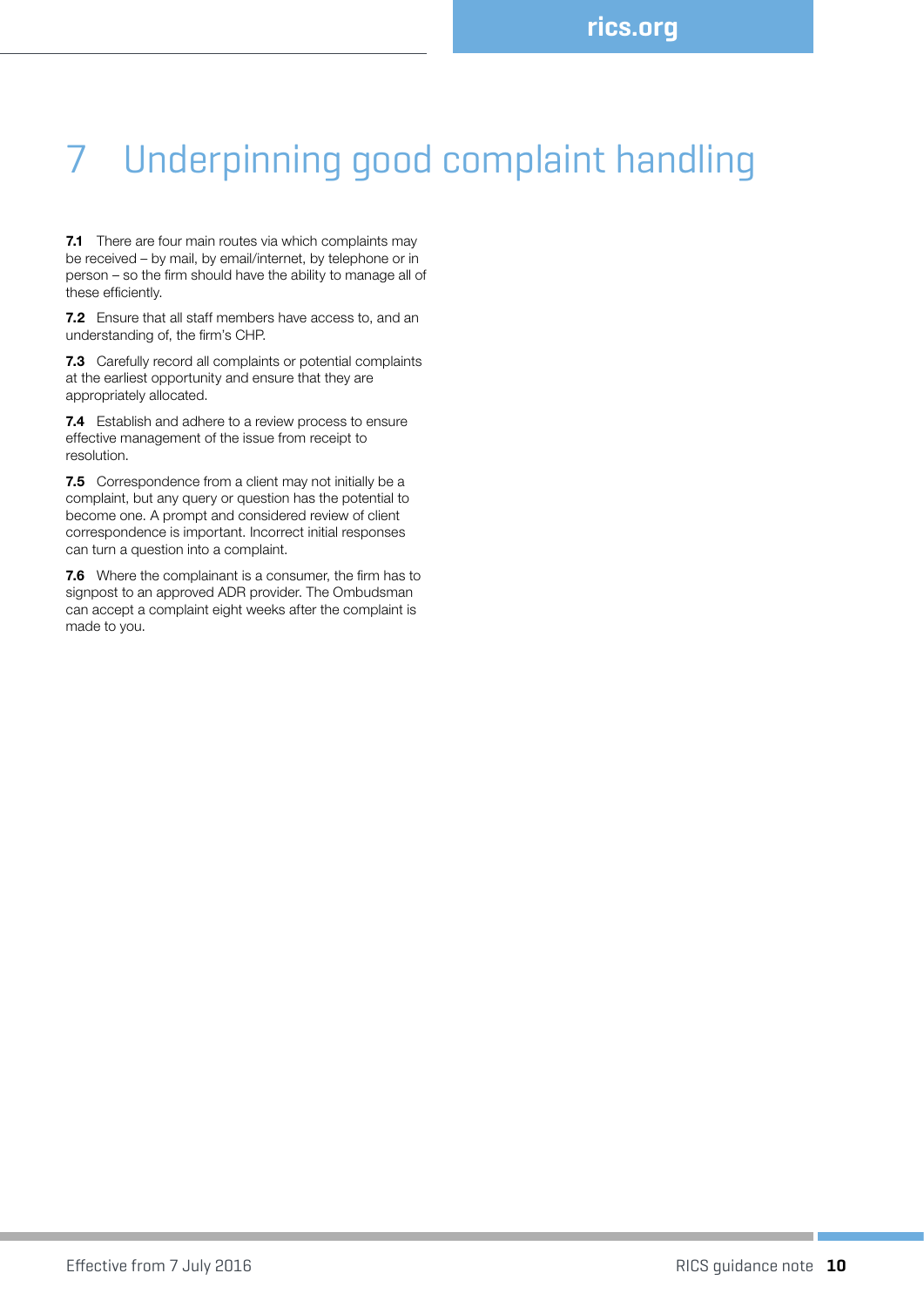## <span id="page-14-0"></span>8 Receiving a complaint – initial actions and responses

8.1 A client may have more than one need when making a complaint. Specific needs relating to the service or advice supplied may be compounded by the needs of an individual to be acknowledged, to be understood, or to be valued. In the case of property transactions, it is not unknown for a client to become angry if a transaction falls through.

8.2 Understanding a complainant's motivation can be a crucial part of resolving their complaint.

- If initial contact is by phone or in person, listen carefully to what the customer has to say, and let them finish.
- When contact is made by letter or email, read the content carefully to ensure a true understanding of the issues and to establish any areas of uncertainty, where clarification may be required.
- Repeat back what you are hearing or reading, to show that you have listened and understood.
- Following a telephone call or face to face conversation, record the details of the complaint promptly and accurately.
- Establish who is in communication with you. Do not assume that it is your client or a party to whom there is a duty of care, e.g. valuations in a divorce case can lead to complaints from a third party.
- Be careful to whom you give information out. Complaints are covered under data protection regulations in the same way as any other data that you hold. Complete your usual identity checks.
- Do not get defensive. The customer is not attacking you personally but has a problem that needs attention and resolution.
- At an early stage apologise for the client's need to complain; this is **not** to admit fault or liability, and you should be careful not to make any such admissions, but merely to establish a degree of empathy.
- Take ownership; give confidence that the matter will be taken seriously.
- Become a partner with the customer in solving the problem; establish what the complainant hopes to achieve.
- Seek to establish the context of the complaint, e.g. has a transaction proceeded to the point where a loss has been sustained or can assistance still be provided to meet the desired outcome and/or avoid a loss occurring?
- Clearly set out the next steps and provide clear timeframes within which they will occur.
- Establish one point of reference for the complainant to communicate with; this provides confidence and

reduces the risk of future confusion.

- In accordance with the CHP, acknowledge receipt of the complaint promptly. Supply the complainant with a copy of the firm's CHP and a nominated contact.
- Evaluate whether the issue is one that should be notified to insurers under the terms of the firm's PII; if in doubt, seek your broker's advice.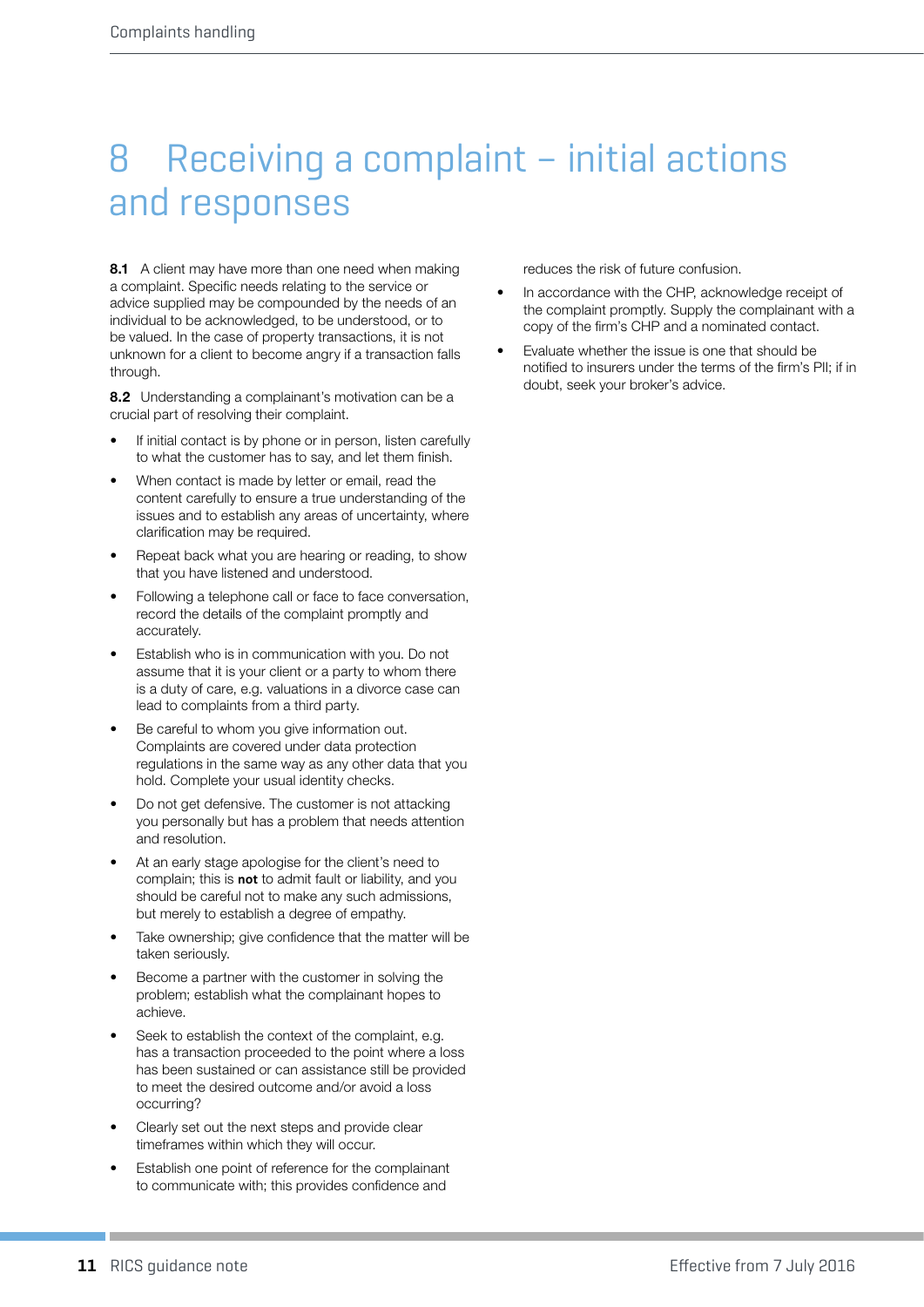## <span id="page-15-0"></span>9 Evaluating a complaint

- Who is responsible for the review? What does the CHP specify?
- Evaluate the complaint in accordance with the CHP. Failure to do this could have serious consequences. Ensure that required actions have been diarised and recorded.
- The effective evaluation of a complaint requires commitment to review the actions and records held by the firm and, where possible, prompt engagement with the surveyor concerned. The case file, data and correspondence relating to the instruction should be consolidated.
- At the earliest opportunity, evaluate the significance and potential consequences of the complaint. Consequences may be financial and/or reputational.
- Do not attempt to defend the indefensible. To do so is likely to add to costs and cause avoidable frustration and a hardening of the complainant's attitude.
- If a complaint is received from a legal or other professional adviser, the likelihood of there being a need for a notification to insurers almost certainly increases.
- Where appropriate or required, obtain a view from insurers and/or legal advisers.
- If possible, check conclusions and proposed responses with a colleague or your broker; *this may be a requirement under the PII policy.*
- It is good practice to have an audit process for complaint files in place.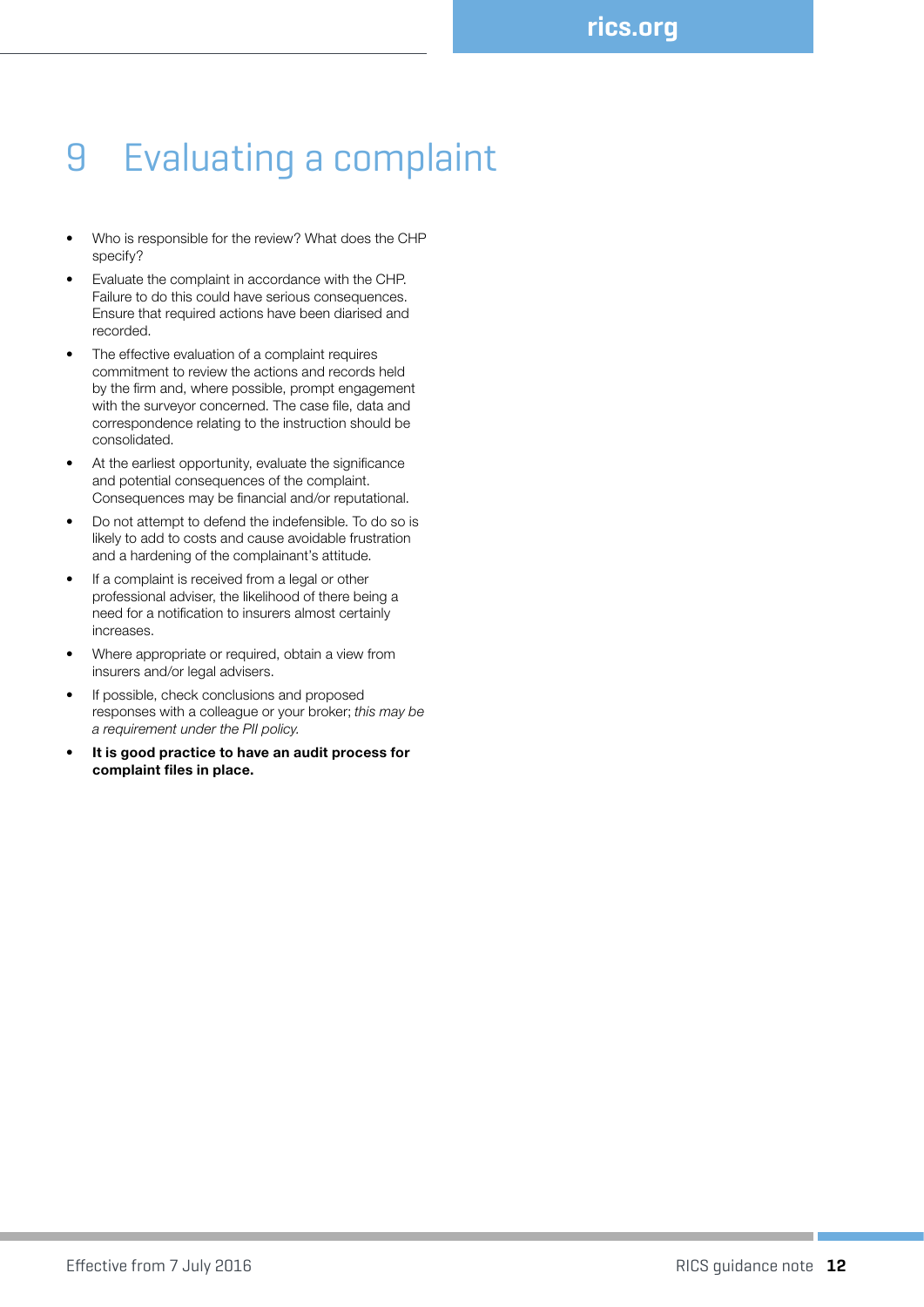## <span id="page-16-0"></span>10 Initial response to the claimant

10.1 Developing a good initial response to a complainant is a crucial step on the route to resolution. A lack of care, empathy, accuracy or reasonableness at this stage is very likely to cause a hardening of a complainant's stance.

10.2 When preparing a response, it is important to:

- Check your insurance policy to establish if you are required to consult the insurer or broker prior to responding to the complainant.
- Respond within the timeframes previously set out to the complainant or contained within the CHP. Stick to the facts.
- Ensure the response addresses the issue raised and the evidence.
- Put yourself in the position of the complainant. Does the draft response directly address their concerns?
- Tailor the tone of the response to the circumstances. If it is directly to the client, the tone may be less formal than to a professional adviser.
- If the complaint is rebutted explain why, referring if appropriate to specific clauses of the Terms of Engagement or to specific circumstances of the inspection or the purpose of the report.
- Where a duty of care has been established, a copy of the CHP should be issued to the customer at the earliest opportunity. Ombudsman service findings suggest that, where the CHP is issued early to consumers and followed, it significantly reduces a client feeling the need to refer to solicitors.
- Your response letter should refer to the availability of ADR and how the client should use this route before pursuing the matter formally. It should also signpost to the Ombudsman service, emphasising that use of this service can bring a quick and effective resolution to complaints.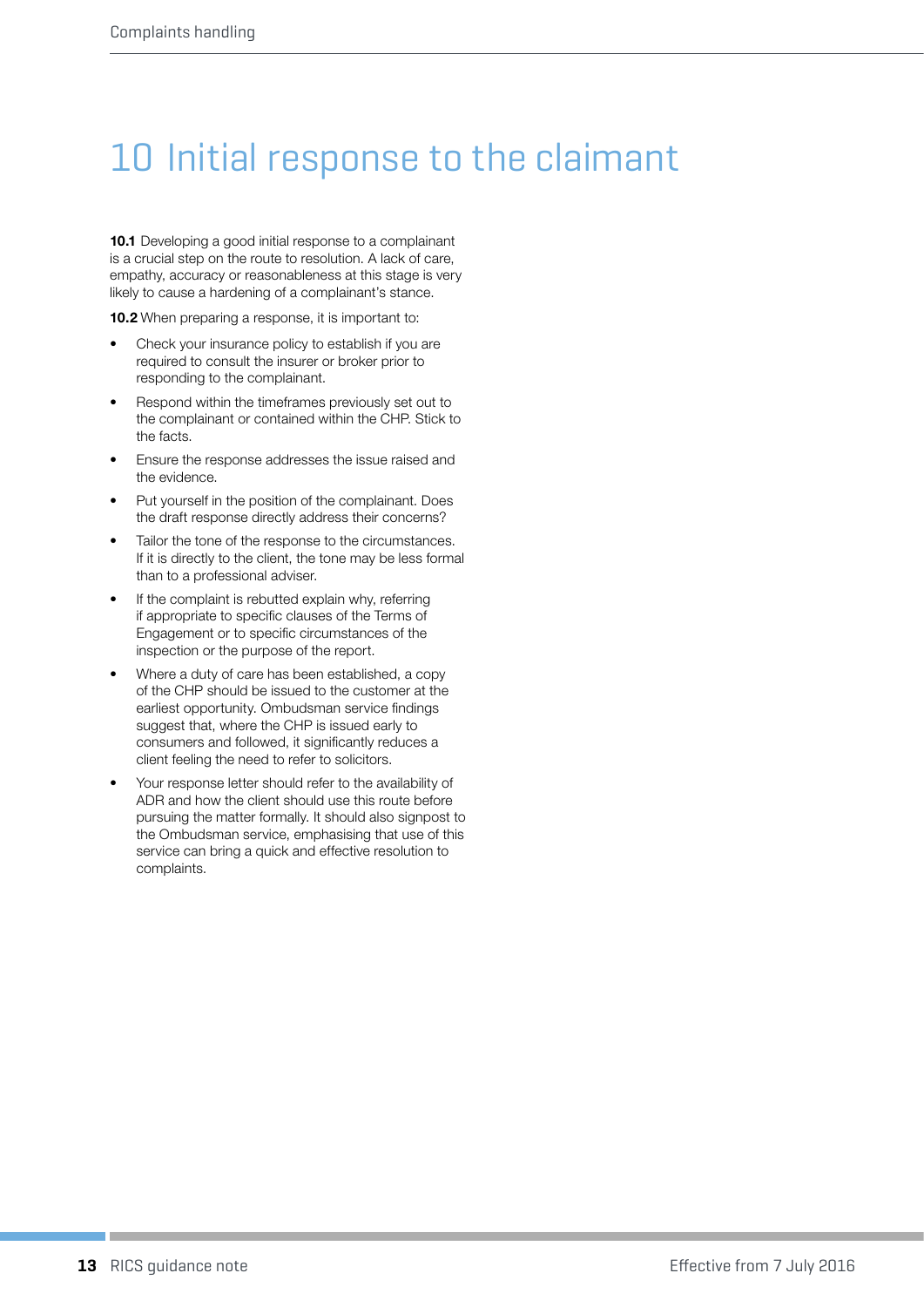## <span id="page-17-0"></span>11 Additional investigations

11.1 If after evaluation the basis of the complaint is unclear, or there is insufficient evidence to form a conclusion, the initial detailed response should propose the next steps to be followed and seek the complainant's agreement to the actions proposed.

11.2 Additional investigations may include a re-inspection of the property by the firm, possibly using another surveyor, or alternatively advice may be sought from independent third parties with relevant skills. There are costs associated with the use of third parties. The basis of settlement for these costs may require agreement with the complainant, and reference to insurers may be required. Note: guidance on information to gather when re-inspecting and how to report will be helpful should a case escalate to solicitors.

11.3 If the use of a third party is proposed, in the interests of transparency there is merit in giving the complainant some element of choice in the party selected. Without such engagement by the complainant, the possibility of the third party's advice being challenged is increased. A mutually agreed third party is both cheaper and potentially less confrontational, although such agreement cannot always be achieved.

11.4 Where additional investigations are proposed or required, it is important that all parties have a clear understanding of the scope of the investigations, their context as related to the original Terms of Engagement and the specifics of the complaint made.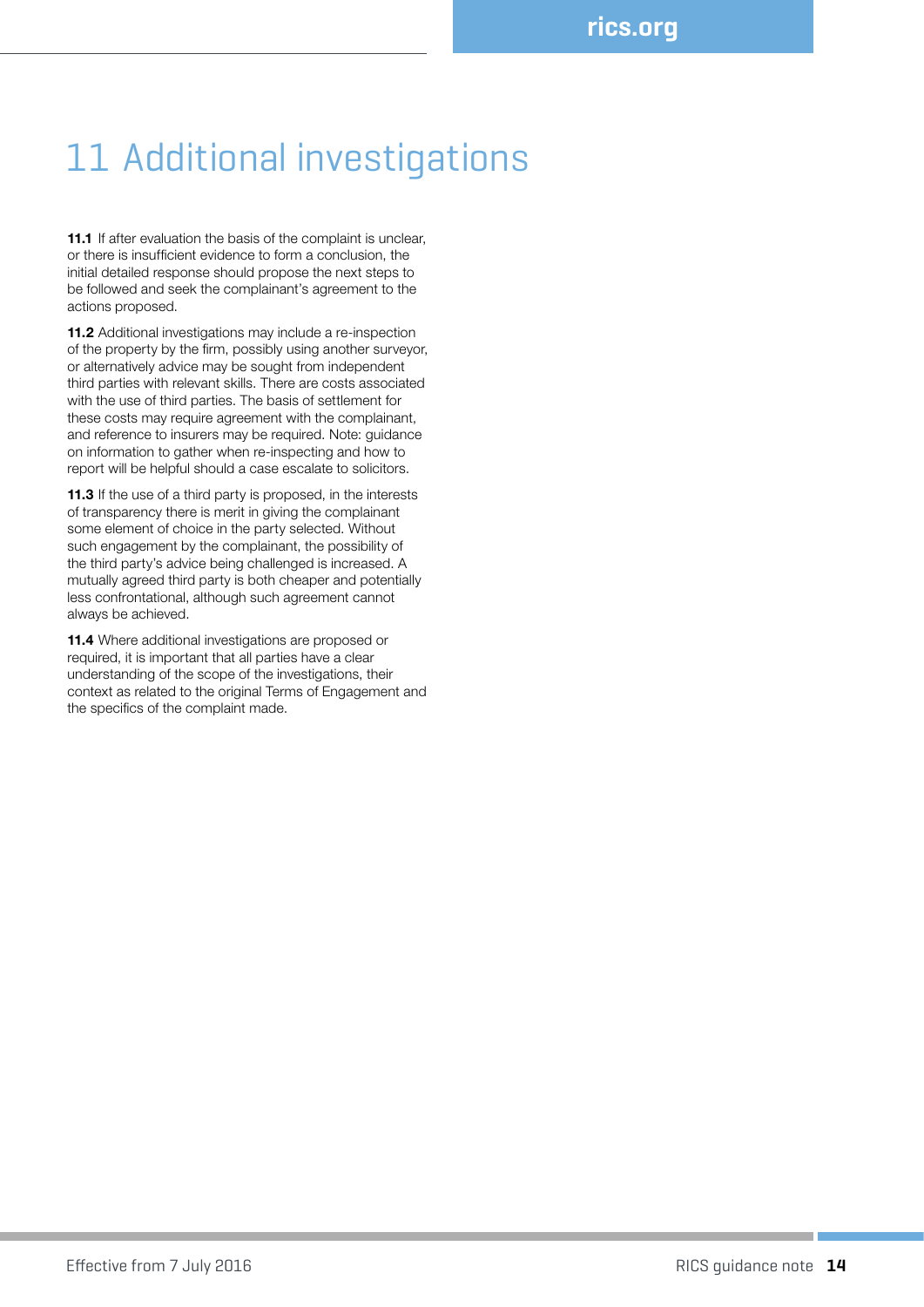## <span id="page-18-0"></span>12 Escalation

12.1 While a significant number of complaints or questions can be resolved relatively quickly by a well-managed initial assessment and response, that will not always be the case. Differences of opinion or interpretation may persist or, in the case where a valid cause for complaint is recognised, the proposed resolution may be unacceptable.

12.2 Where escalation or continuing negotiation is necessary, ensure that the processes set out in the CHP continue to be adhered to. Failure to adhere to the CHP processes may not only create mistrust, but may also adversely affect the position of the firm if a referral is subsequently made to a mediator, Ombudsman or RICS Regulation. Failure to adhere to the CHP can lead to penalties, even if the original issue is ultimately discovered to be unfounded.

12.3 If an initial response to a complaint does not lead to closure, it is important to consider whether the first response was appropriate, particularly if additional facts or assertions are introduced by the complainant.

12.4 All firms should have a form of alternative redress provider available to the client if a suitable provider is available. In the UK, redress for consumers should be free. Details of RICS approved redress providers are available at:

https://www.rics.org/uk/footer/contact-us/complaints/

12.5 Ensuring the suitability of an Alternative Dispute Resolution (ADR) provider is key, as not all providers cover the same work areas. For example the Ombudsman Service: Property covers building surveying whereas The Property Ombudsman does not.

12.6 When an unresolved complaint becomes the subject of ongoing negotiations, it is important to review the requirements of the firm's PII policy. Depending on the resources and skills within the firm, there may be specific provision or an opportunity to use claim-handling services if offered by the PII broker. While there will be costs associated with this, they will have established claims handling experience and can also introduce a degree of detachment, leaving the firm to focus on its core activities.

12.7 If there is a need for the firm to seek specialist advice from a legal adviser, it is prudent to establish that they have sufficient experience in dealing with the continuing dispute. Issues of liability and the associated PII and regulatory requirements are quite specialist, as is much of the case law. A good broker should be able to offer advice in these circumstances, while ensuring planned actions do not compromise PII cover.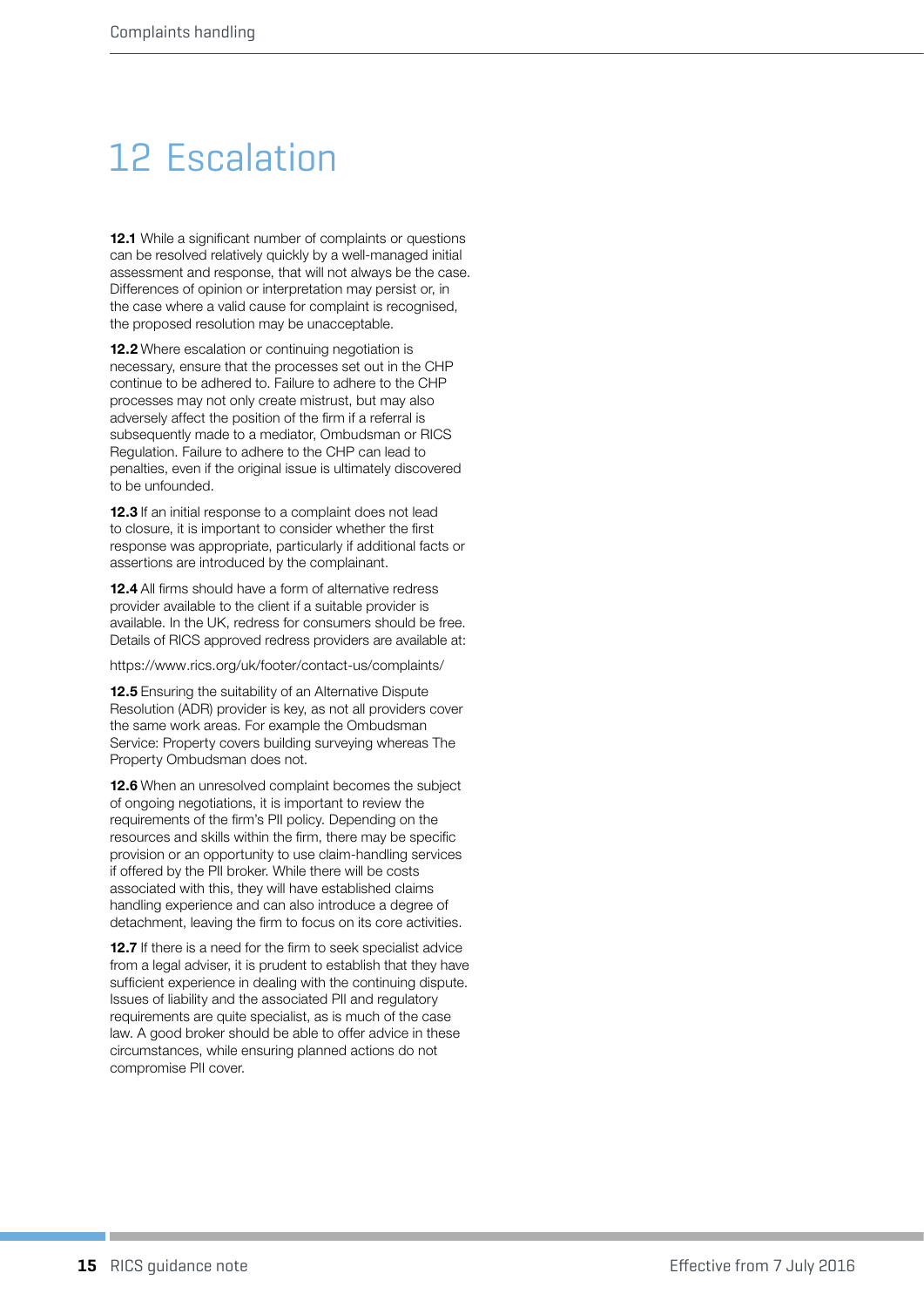## <span id="page-19-0"></span>13 Record keeping

13.1 Complaint handling and resolution is a business process rather than an add-on to other activities. Complaints need to be managed as rigorously as any other form of instruction and the rigour regarding file management and record keeping should be of an equal standard. How the required level of rigour can be achieved will vary from business to business, but the underlying principles are universal.

13.2 In an era of multi-channel communication tools, it is important to consider how a complaint is received and by what means you respond to it. The use of email is widespread and it is likely that many complainants will use it. However, email communications need to be retained and managed in the same way as more traditional letters.

13.3 It is important to keep copies of relevant electronic correspondence either by reliance on robust back-up systems or by keeping hard copies in the file. If responding by email, treat replies with the same consideration and formality as a traditional letter. Replies sent as email attachments may be better sent in a fixed format such as pdf.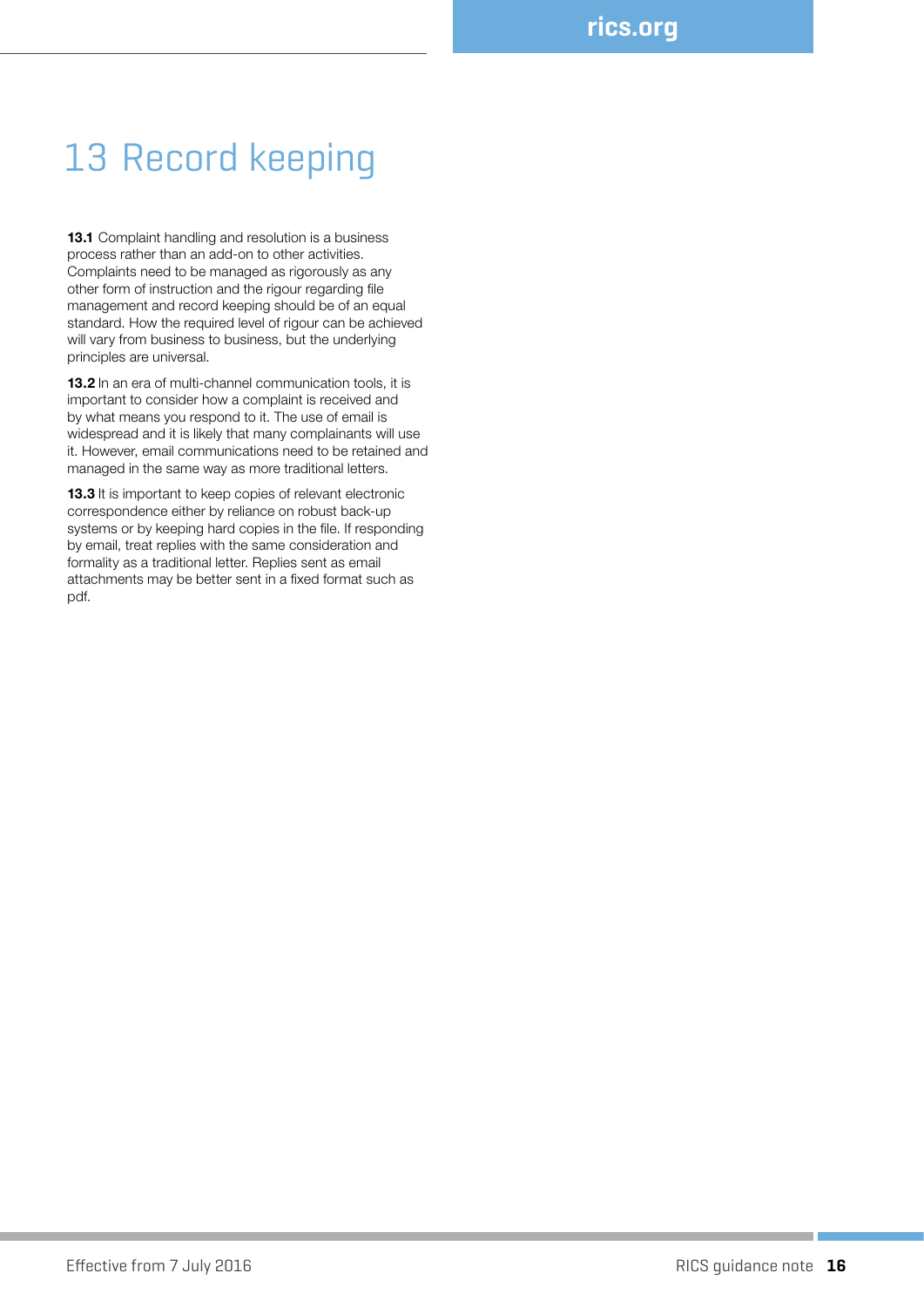## <span id="page-20-0"></span>14 Learning from experience

14.1 Whether or not the firm has a formally structured quality management system, it is good practice to periodically review the impact and outcome of any complaints received. While it is obvious that action should be taken to minimise the repetition of justified complaints, it is also sensible to examine all claims, even if they were agreed to be unjustified.

14.2 Whatever the outcome, complaints have a financial and intellectual cost to the business, as they take time to investigate and resolve. If a complaint is agreed to be unjustified, it would be valid to question why it was received. If there has been a misunderstanding by the client, would it be possible to take actions that might prevent a recurrence of such misunderstandings? Typically in these circumstances there may be scope to improve the process of taking and confirming instructions, including consistency of process among all surveyors and customer facing employees.

14.3 As part of a good management review of complaint management, it is good practice to spend some time reviewing the content of the firm's CHP. Can lessons be learned that will benefit both the customer and the firm, while fulfilling regulatory requirements?

14.4 Although the CHP should be used relatively rarely. its content can have a significant impact on customer satisfaction and the firm's costs. Where there have been complaints escalated to third parties, consider how they have performed and what their costs were. ADR is much favoured today and may offer savings over more traditional options. There are a number of ADR models to consider, and dialogue with your PII broker and/or peers may help establish an appropriate choice.

14.5 The final stage of the procedure will provide the client with access to independent redress. RICS has approved a list of redress providers for firms to use. The list is published and updated from time to time (see 12.4).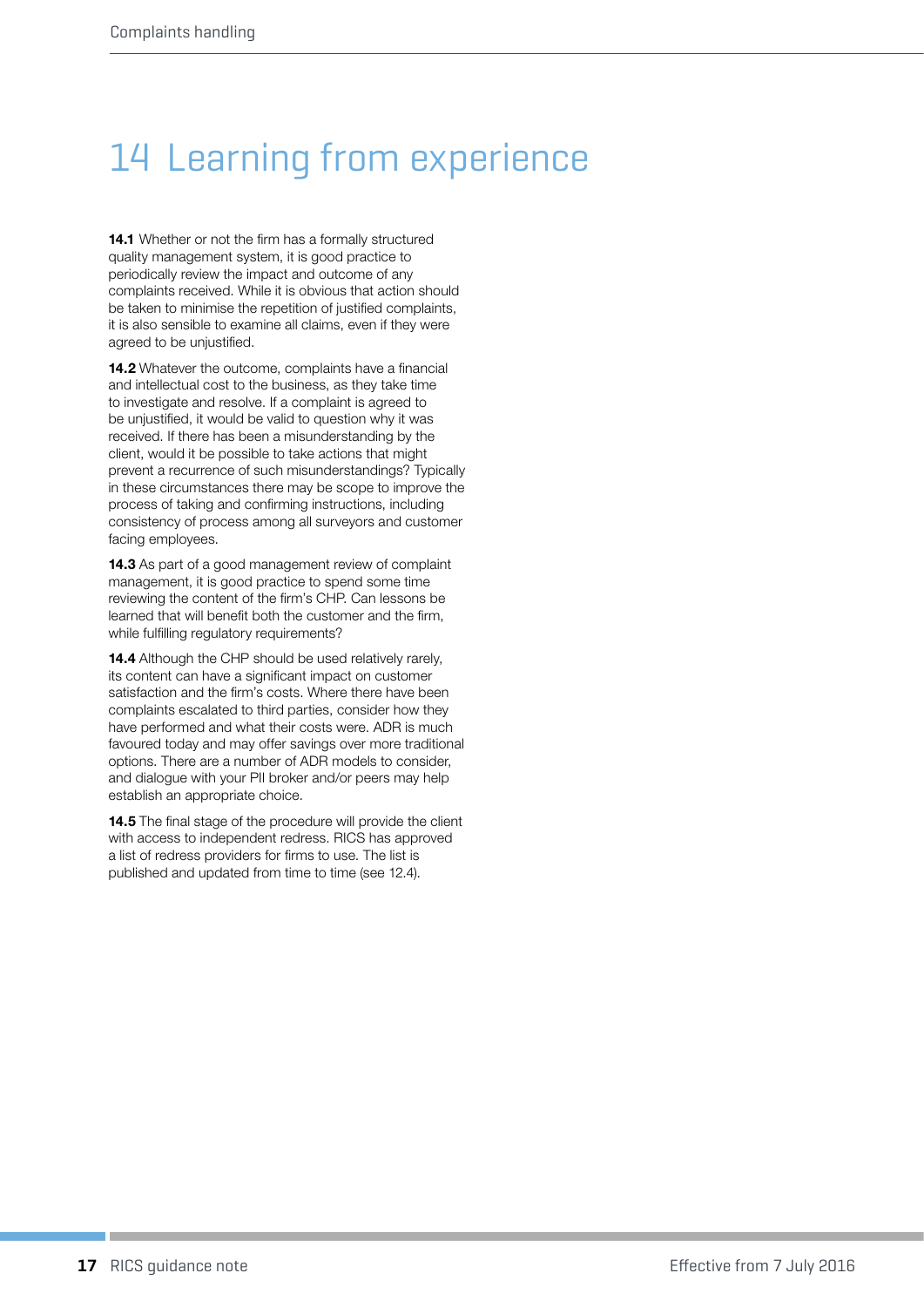## <span id="page-21-0"></span>15 Identifying training needs

Root cause analysis of complaints is a useful tool for identifying training needs for both surveyors and other customer facing staff. Targeted continuing professional development (CPD) is more valuable to both the individual and the firm than cheap or convenient mass-produced CPD, which ticks the compliance box but does not address specific needs.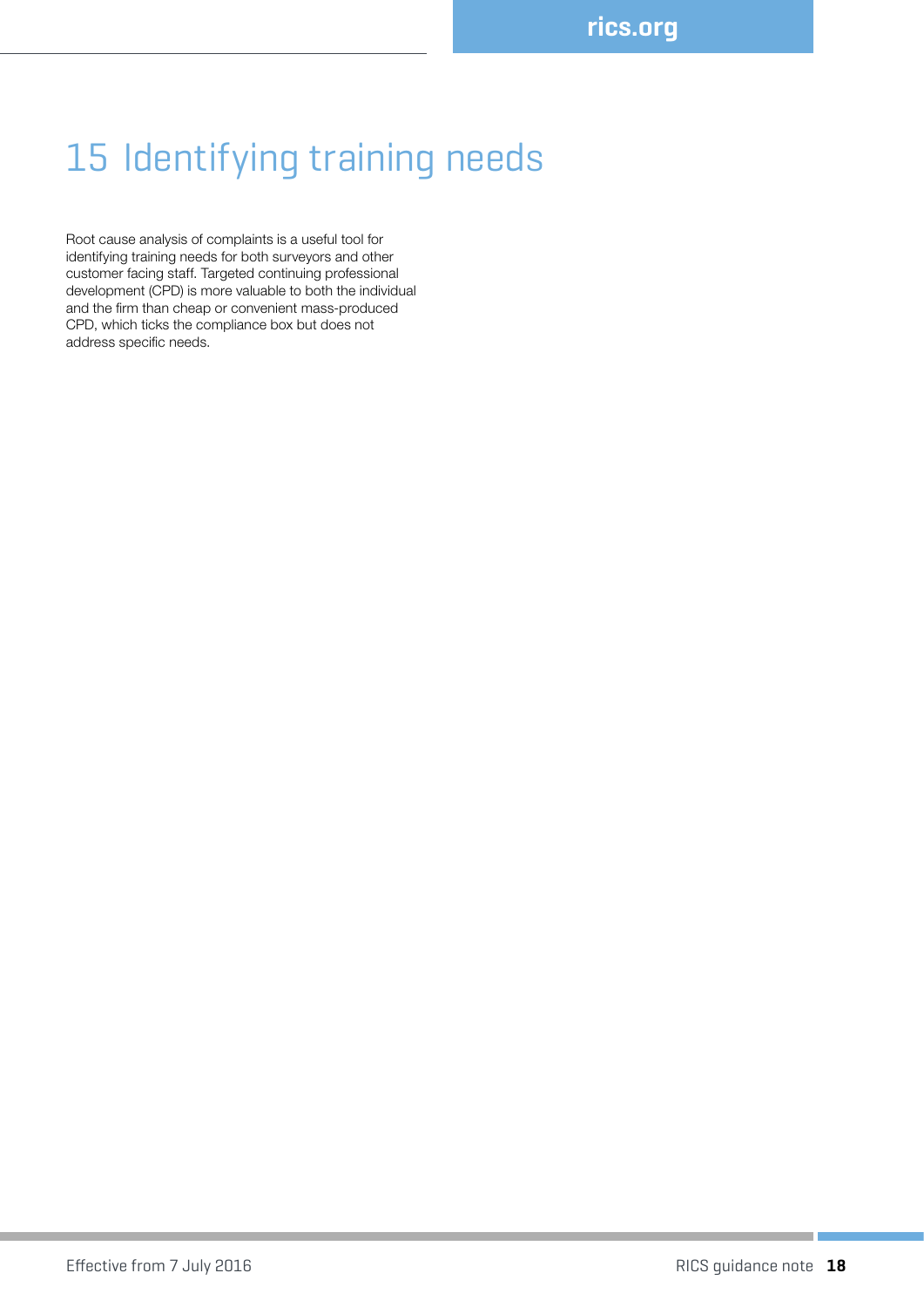## <span id="page-22-0"></span>16 Next PII renewal

When PII has to be renewed, insurers will form a view as to the risks associated with providing cover to each firm, whether large or small. When seeking to place PII, it is the broker's role to present firms in the most accurate way. Typically, a PII proposal process will include an analysis of the volume, value and risk of the instructions undertaken, to assist in the assessment of a premium. However, the ability to present good evidence of how complaints have been received, recorded, managed and resolved may also influence the premium offered. Sound complaint management and complaint reduction strategies can influence future PII costs and cover.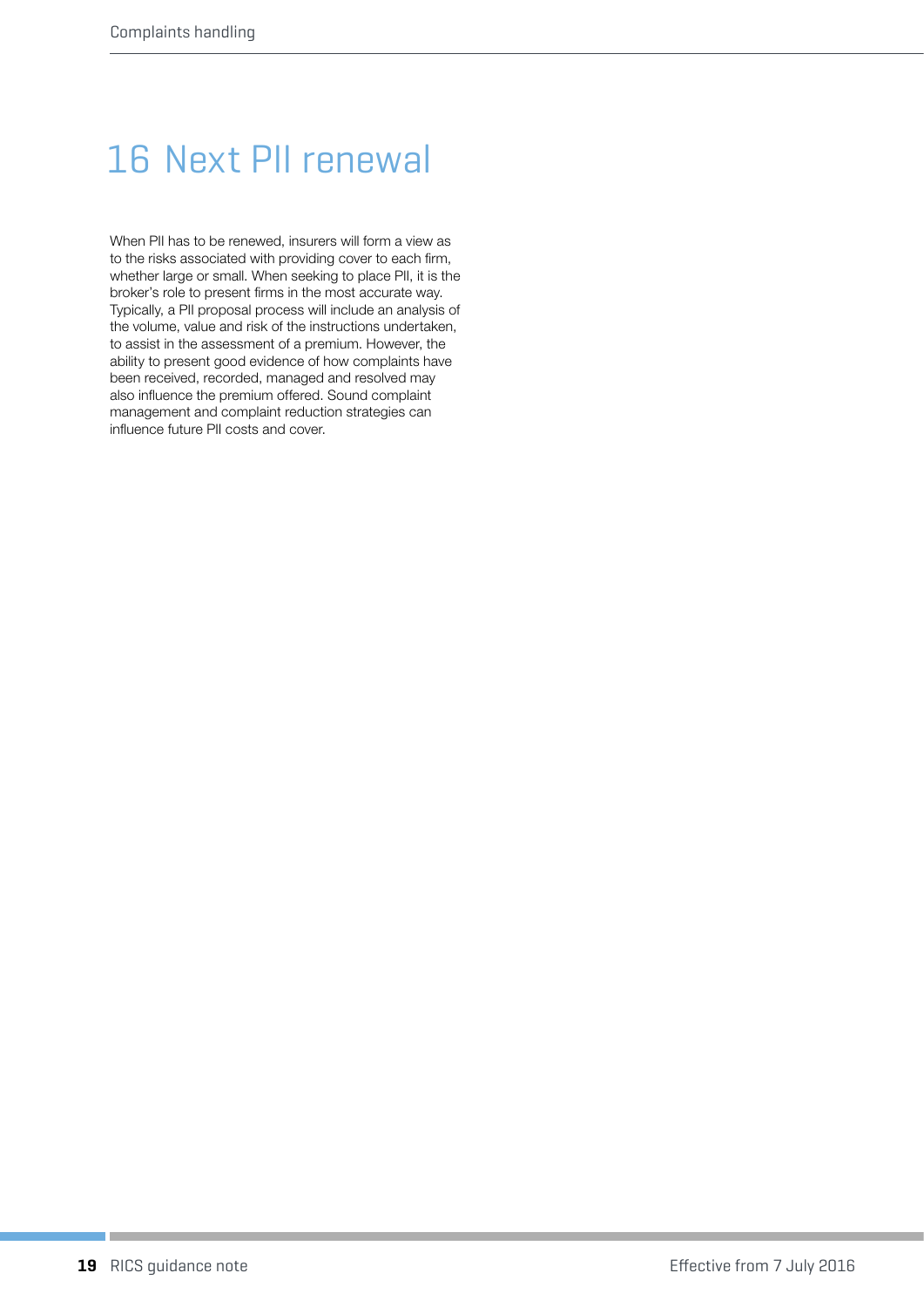## <span id="page-23-0"></span>Appendix A RICS help sheets

There is a wealth of further information available on the RICS website and the wider internet.

• CHP guidance for RICS firms: www.rics.org/uk/ regulation1/firm-and-individual-guidance

How complaints to RICS firms are dealt with:

• www.rics.org/uk/regulation1/complaints1/

RICS web references

- www.rics.org/uk/knowledge/small-business-hub/ setting-up-in-practice/rics-requirements/
- www.rics.org/uk/regulation1/compliance1/ethics- professional-standards/
- www.citizensadvice.org.uk/law-and-rights/
- www.rics.org/valuerregulation

RICS Regulation references

- www.rics.org/uk/knowledge/professional-guidance/ guidance-notes/surveys-of-residential-property-3rdedition/
- www.rics.org/uk/regulation1/firm-and-individualguidance/professional-indemnity-insurance-pii/pii-andvaluation-guidance/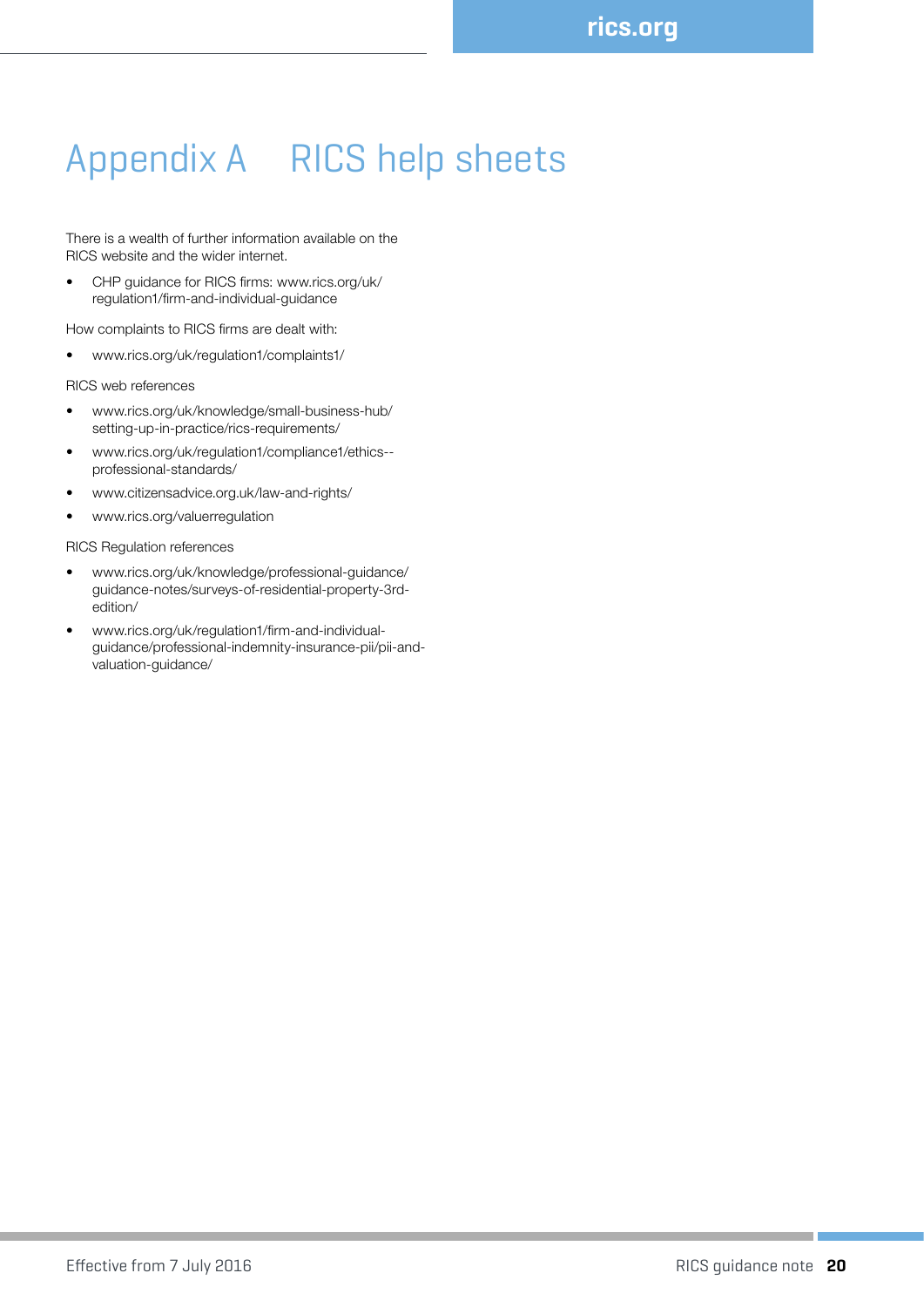## <span id="page-24-0"></span>Appendix B RICS ethics and professional standards

RICS requires its members to abide by a set of five principles that provide the framework to govern the relationship between its members and their clients. These relationships are potentially under the greatest strain when complaints arise.

All members must demonstrate that they:

- Act with integrity
- Always provide a high standard of service
- Act in a way that promotes trust in the profession
- Treat others with respect
- Take responsibility.

The RICS website provides downloadable documents that explain and explore the context of each of the five principles. While all members should be familiar with the content of these documents, the following extracts have specific relevance to complaint handling. These documents can be found at:

www.rics.org/uk/regulation1/compliance1/ethics- professional-standards/

Each of these short documents includes a series of bullet points entitled 'Some of the key questions that you could ask yourself include'. The following points are considered to have specific relevance to complaints handling:

- Do I treat each person as an individual?
- Do I explain clearly what I promise to do and do I keep to that promise?
- Does my firm or organisation have a clear complaints handling procedure?
- Do I learn from complaints?
- Do I take complaints seriously?
- Would I like to be treated in this way if I were a client?
- What would an independent person think of my actions?
- Would I allow my behaviour or the way I make my decisions to be publicly scrutinised?
- Are my personal feelings, views, prejudices or preferences influencing my business decisions?
- Am I providing a professional service for a professional fee?
- Do I promote professional and ethical standards in all that I do?

While these bullet points are selective extracts from a more exhaustive list, they do reinforce behaviours that contribute towards effective and ethical complaints handing.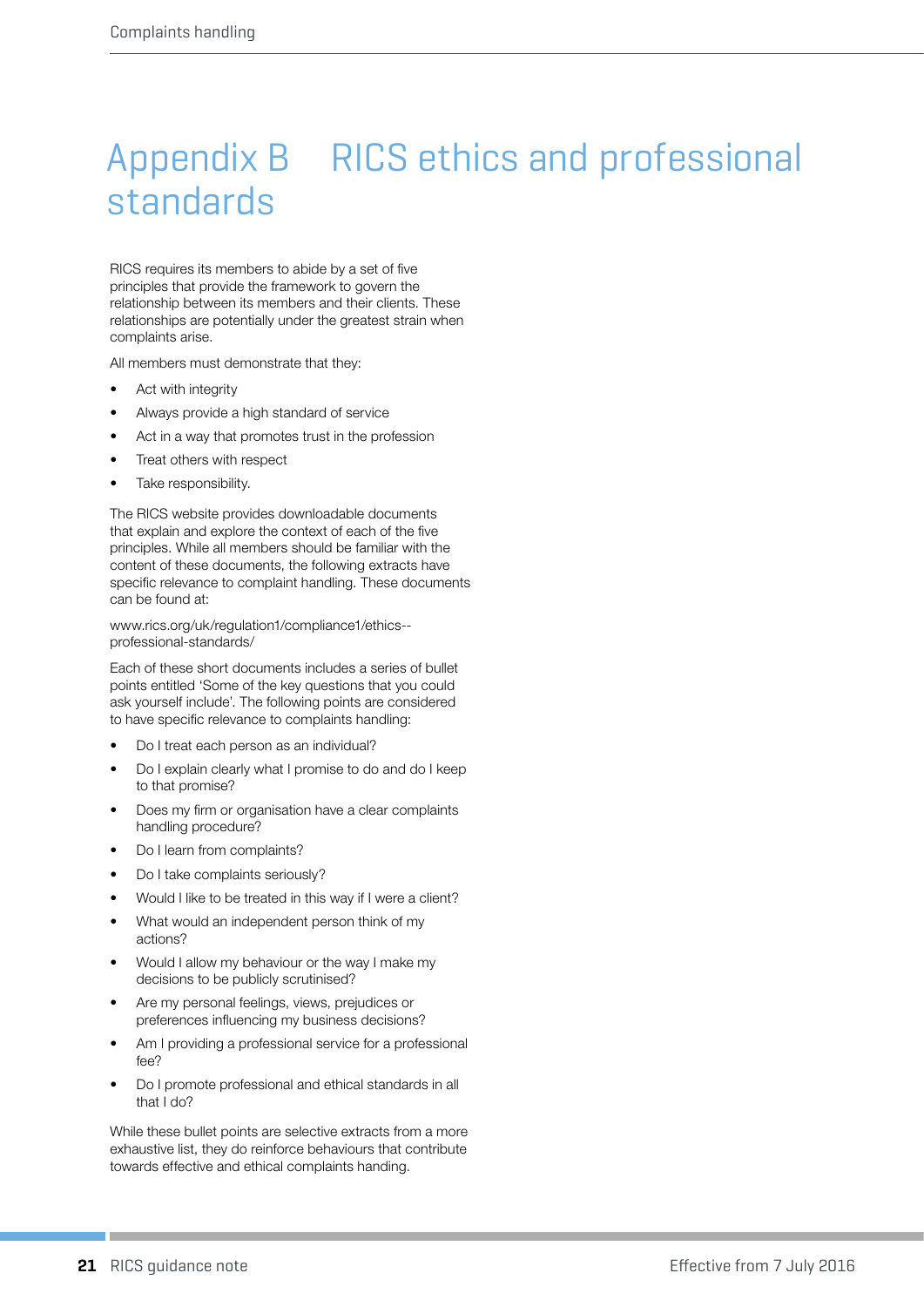## <span id="page-25-0"></span>Appendix C Life of a claim

*All quotes are taken from the pre-action protocols and Civil Procedure Rules (CPR) and all Crown copyright material is reproduced under the Open Government Licence v3.0 for public sector information: www.nationalarchives.gov.uk/ doc/open-government-licence/version/3/*

Please note: certain aspects of this guidance, particularly concerning time limits and the terms and format of legal proceedings, will be different in other jurisdictions. Members based outside England should be taking separate advice on legal detail. See Appendix D.

### **C1 Stage 1 – preliminary notification**

For most defendant surveyors, the first confirmation of a claim is a 'letter of notification' also called a 'preliminary notice'.

Where a complaints handling process has been exhausted, it is likely that significant prior investigation has already been carried out, but larger claims (particularly those by lending institutions) may use a preliminary notification as the first indication of a complaint or claim.

A 'letter of notification' or 'preliminary notice' should be clearly identified as such in the letter heading, and contain a brief outline of the claim under the pre-action protocol of the Civil Procedure Rules (CPR), which specifies as follows:

'5.1 As soon as the claimant decides there is a reasonable chance that he will bring a claim against a professional, the claimant is encouraged to notify the professional in writing.

5.2 This letter (the "Preliminary Notice") should contain the following information:

(a) the identity of the claimant and any other parties;

(b) a brief outline of the claimant's grievance against the professional; and

(c) if possible, a general indication of the financial value of the potential claim

5.3 The Preliminary Notice should be addressed to the professional and should ask the professional to inform his professional indemnity insurers, if any, immediately.

5.4 The Preliminary Notice should be acknowledged in writing within 21 days of receipt. Where the claimant is unrepresented the acknowledgment should enclose a copy of this protocol.

5.5 If, after 6 months from the date of the Preliminary Notice, the claimant has not sent any further correspondence to the professional regarding the claim, the claimant should notify the professional of its intentions with regard to the claim, i.e. whether the claimant is pursuing the claim, has decided not to pursue

#### it or has yet to reach a decision and, if the latter, when the claimant envisages making a decision.'

The important thing to note here is the word 'preliminary'; this is a claimants' opening correspondence, so should be considered as notice that 'we're thinking of suing you'.

The preliminary notice rarely contains significant detail, and often not even the amount being claimed. Typical language may include 'our client has suffered a loss', and 'we believe our client has a reasonable chance of recovering damages due to your negligence'.

No matter how alarming the letter context and whatever the demands contained in the letter, the defendant (for that is what you now are) should:

- stay calm and composed
- start a preliminary sweep for file information and
- contact their broker/insurer immediately (the case needs to be notified to insurers, in accordance with the terms of the defendant's policy).

At this initial notification stage, the only obligation on the defendant is to:

- inform their own broker/insurer straight away and
- provide an acknowledgement letter within 21 days of the date of the preliminary notice, if necessary enclosing a copy of the professional negligence preaction protocol. The requirement to acknowledge the preliminary notice is mandatory, but the defendant should still seek the approval of its broker/insurer before entering into any correspondence.

Although the pre-action protocol **encourages** early disclosure of relevant information, there is no **obligation** to provide any other information whatsoever at this very early stage: such as files; site notes; comprehensive insurance policy details; and the name of your broker or solicitor. Preliminary notices sometimes contain reference to legislation, protocols and information disclosure requirements; however, they may contain very little (if any) detail about the claim or quantum. For this reason, and in order to reserve your insurer's position, it is prudent to maintain a measured approach to the notice's content, and certainly seek advice before you release anything at all to the claimant or their legal adviser. The acknowledgement letter can then be as simple as:

'We are in receipt of your letter of [date], which is acknowledged. We await a fully compliant Letter of Claim if your clients are intent on pursuing a claim. Any claim will be defended'.

Where the claimant requests details of the defendant's insurance, there is nothing in the pre-action protocol that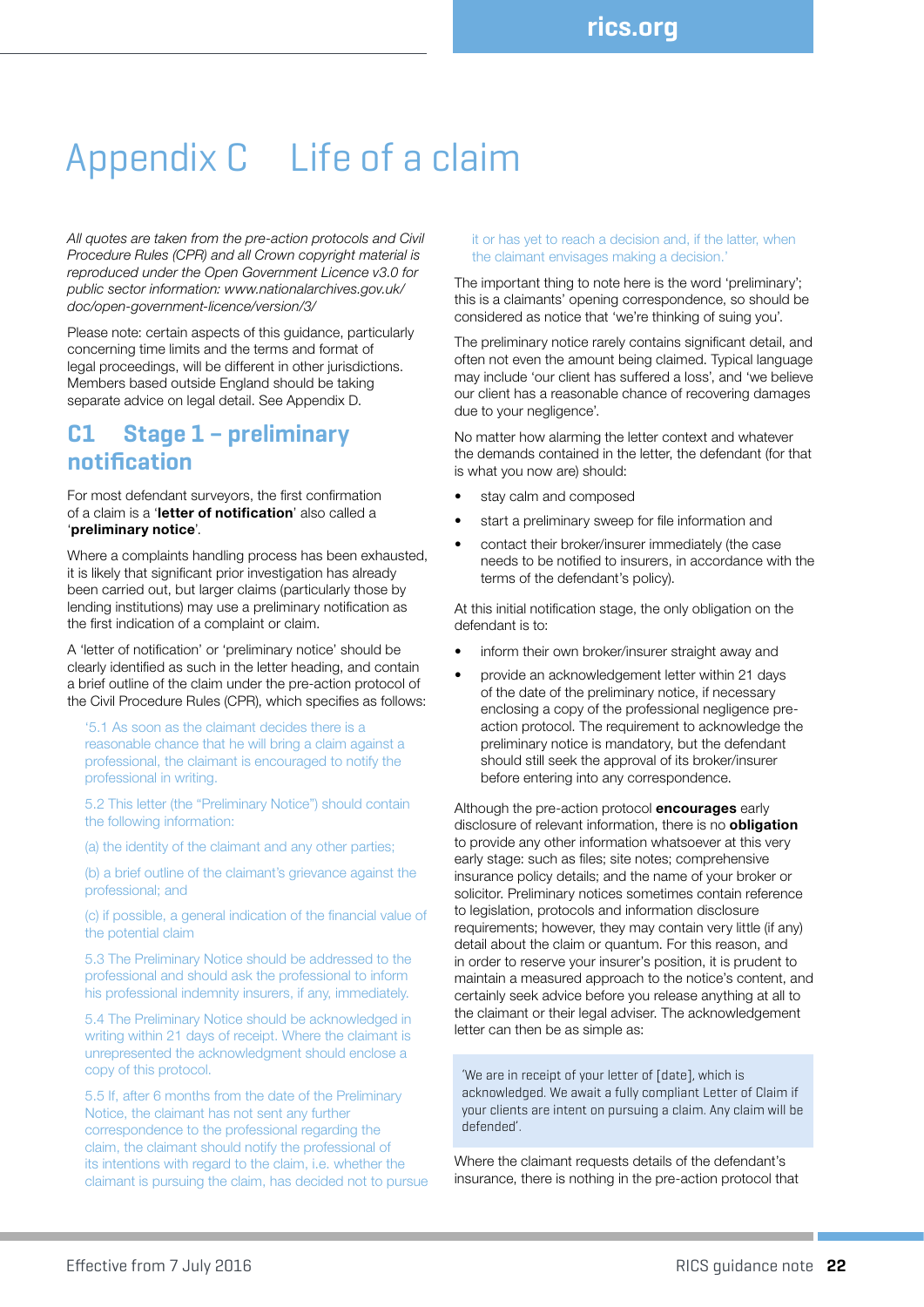<span id="page-26-0"></span>requires a response. However, surveyors are subject to the *Provision of Service Regulations* 2009 and are therefore obliged to provide basic details about their insurance. A suggested response to such an enquiry is:

'Pursuant to the Provision of Service Regulations 2009, we can advise that our insurers are [insert name] of [insert address]. Our policy complies with the requirements of RICS and the territorial cover is [state the scope of cover].'

#### Under no circumstances must the defendant ignore the matter completely; the preliminary notice must be acknowledged within 21 days under the protocol.

Just like a car insurer who does not wish a driver to admit liability for a traffic accident at the roadside, so a PII insurer does not wish you to compromise their position by engaging in direct argument with the claimant at this stage. It is still entirely possible that the claim is totally undeveloped (this is a preliminary notice, after all), so entering into direct dialogue with the claimant or their solicitor may encourage them to progress a claim where they might not otherwise have sufficient information (or resolve) to do so.

It is also possible that a straightforward, blanket rebuttal of all allegations of professional negligence at this stage will have the effect of negating the pre-action protocol by giving the impression that a defendant does not intend to follow due process. In such circumstances it is possible (although admittedly unlikely) that a claimant could move straight to litigation.

It is probable at this stage that you are unrepresented by legal advisers (they are usually instructed later, by insurers), so it is very important that you consult your PII broker, adhere to the pre-action protocol timescales, and then prepare your file to assist their insurer when, or if, the claim develops further.

### **C2 Stage 2 - letter of claim**

At some time after the preliminary notice, a 'letter of claim' may be served if the claimant is intent on pursuing an action (there is no set timescale: indeed, some letters of claim and preliminary notices are served simultaneously, and some claimants issue a letter of claim without ever issuing a preliminary notice). The serving of a letter of claim might be viewed as the claimant saying 'we are definitely intending to sue you'.

#### The pre-action protocol provides as follows:

'6.1 As soon as the claimant decides there are grounds for a claim against the professional, the claimant should write a detailed Letter of Claim to the professional.

6.2 The Letter of Claim will normally be an open letter (as opposed to being 'without prejudice' [or 'without prejudice save as to costs' – see Appendix C5 for an explanation of these terms]) and should include the following –

(a) The identity of any other parties involved in the dispute or a related dispute.

(b) A clear chronological summary (including key dates) of the facts on which the claim is based. Key documents should be identified, copied and enclosed.

(c) Any reasonable requests which the claimant needs to make for documents relevant to the dispute which are held by the professional.

(d) The allegations against the professional. What has been done wrong or not been done? What should the professional have done acting correctly?

(e) An explanation of how the alleged error has caused the loss claimed. This should include details of what happened as a result of the claimant relying upon what the professional did wrong or omitted to do, and what might have happened if the professional had acted correctly.

(f) An estimate of the financial loss suffered by the claimant and how it is calculated. Supporting documents should be identified, copied and enclosed. If details of the financial loss cannot be supplied, the claimant should explain why and should state when he will be in a position to provide the details. This information should be sent to the professional as soon as reasonably possible. If the claimant is seeking some form of non-financial redress, this should be made clear.

(g) Confirmation whether or not an expert has been appointed. If so, providing the identity and discipline of the expert, together with the date upon which the expert was appointed.

(h) A request that a copy of the Letter of Claim be forwarded immediately to the professional's insurers, if any.

6.3 The Letter of Claim is not intended to have the same formal status as Particulars of Claim. If, however, the Letter of Claim differs materially from the Particulars of Claim issued in subsequent proceedings, the court may decide, in its discretion, to impose sanctions.

6.4 If the claimant has sent other Letters of Claim (or equivalent) to any other party in relation to the same dispute or a related dispute, those letters should be copied to the professional.'

The words 'letter of claim' should be clearly marked in the letter heading, and this is a detailed document outlining the basis of claim against the professional. (At this point, the general scope of the claim must provide a robust basis for future action, although there is scope to advance, amend, or remove arguments in later case statements, once further investigation has been carried out and as the case proceeds.)

The defendant must inform their insurer (and/or broker, and/or lawyer) immediately upon receipt of a letter of claim. If a lawyer has not yet been appointed, the defendant may be asked by their broker/insurer to provide an acknowledgement letter within 21 days under the protocol. If a lawyer is already retained by the defendant/ insurer, they will usually issue the acknowledgement. In either scenario, the defendant would be well advised to check and ensure that pre-action protocol timescales are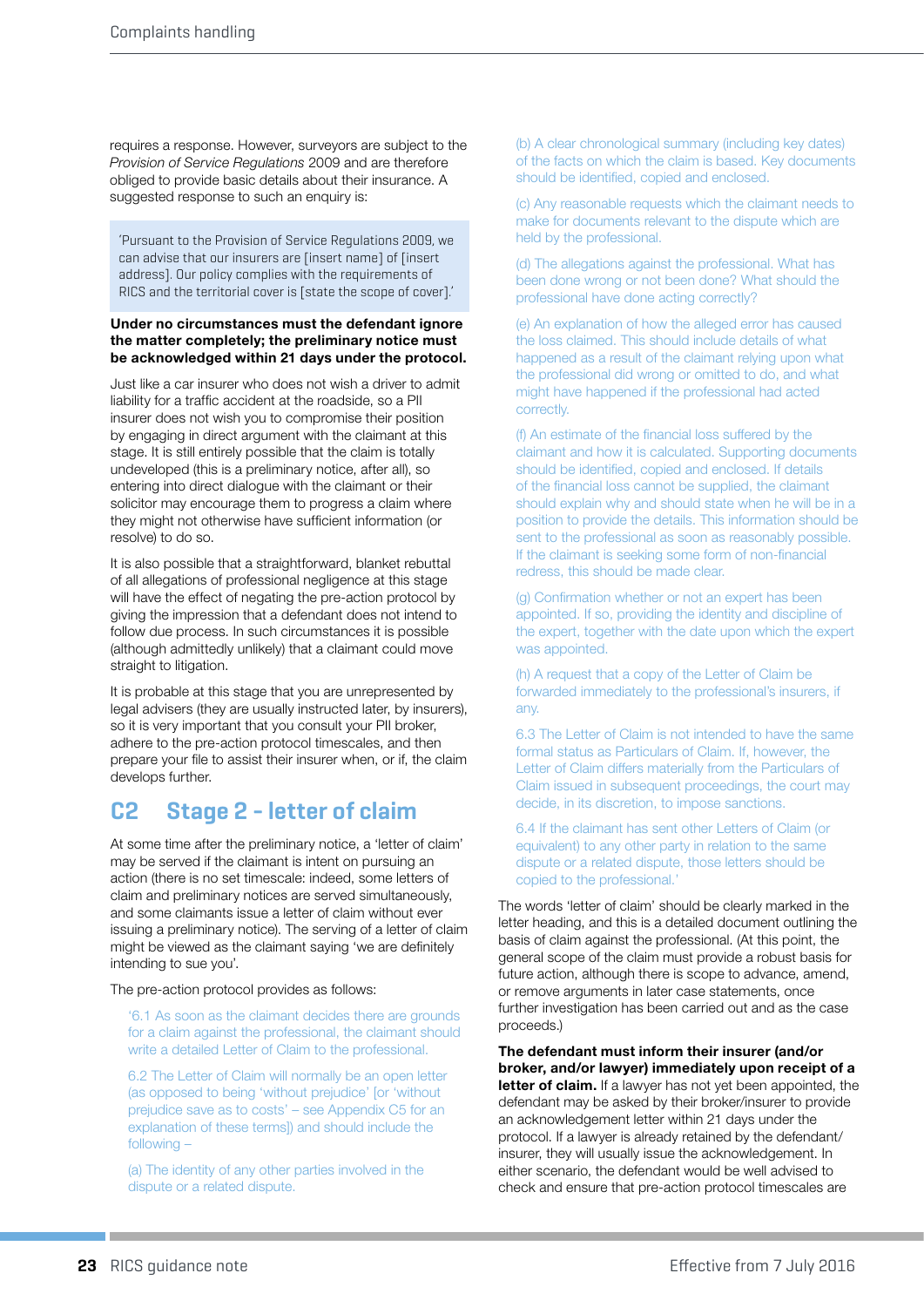Complaints handling **rics.org**

being satisfied on insurers' behalf.

The submission of a letter of claim signals the start of a three-month investigation period, during which the defendant will be expected to fully assist the appointed lawyer by providing as much information about the claim as possible. From this information, the lawyer will be able to assess the claim, determine whether it has merit, make recommendations on costs reserves, and start to formulate a defence strategy, which may include commencement of settlement negotiations, if appropriate.

The lawyer will also decide what, if any, documents it is appropriate to disclose to the claimant on a voluntary basis at this pre-action stage (full legal disclosure of documents only occurs later, if the claim is litigated, and involves considerable investigation) and what to request from the claimant in return. For over-valuation claims, the claimant's solicitor will usually be keen to obtain site notes and comparables; the defendant will wish to see the lending and repossession files, if permitted.

The pre-action protocol encourages the sharing of information, but information should not be offered without the permission of your insurer. If there is disagreement about the disclosure process, either pre-action or once litigated, an order for specific disclosure can be made under Part 31 of the Civil Procedure Rules (CPR).

During the three-month investigation period, the defendant ought to appoint an expert witness (for condition/ defect claims this may be a chartered building surveyor or engineer; for valuation claims, this is an experienced valuer) who, while appointed by the defendant, will owe a duty to the court to report fairly and impartially on any matters within their expertise. It is permissible for the defendant (via their lawyer) to provide information to assist the expert, but the report outcome must be entirely independent. It is for the defendant's lawyer to select the expert and their choice is usually based on that expert's known reputation for objectivity and fairness in reporting in defence of what usually amounts to a matter of disputed opinion.

Once the relative supportiveness (or otherwise) of the expert's position has been analysed, the letter of response, settlement proposals, or both, can be structured. Note: the claimant should also appoint an expert witness at the very start of the claims process; the claimant usually structures their claim around an assessment of potential negligence based on expert opinion, which may be obtained many months before the preliminary notice is served. If the claimant issues a letter of claim without the benefit of expert advice, this point should be raised in the letter of response, since no claimant should make allegations of negligence against a professional person without supportive evidence from an expert in that profession. Further, any proceedings issued in the absence of supportive expert evidence may be struck out as an abuse of process.

Occasionally, a court may order the appointment of a single joint expert, usually once the case is in litigation. This expert is agreed by both parties, and effectively offers a 'tie break' opinion. In practice, a court may order the appointment of a single joint expert where a case is

relatively straightforward or of low monetary value. It is very rare for a court to order the appointment of a single joint expert where both parties have already instructed their own experts and have set out their arguments in the Particulars of Claim and the defence, based on the advice they have received from those experts.

Responding to a letter of claim is a specialist task for a lawyer, and involves strategic rebuttal or admission of facts using legal terminology, usually quoting case law. Under the pre-action protocol, the defendant's lawyer provides a 'letter of response' or alternatively a 'letter of settlement' within three months of the date of letter of claim. In practice, this period can be significantly extended by mutual consent, assuming full transparency and an agreement of revised timetable between the parties.

If the letter of response offers a denial of liability that is sufficiently robust, it is possible that the claimant may desist from pursuing the claim in the face of a strong and well-supported defence argument. However, if the claimant refuses to accept the defendant's denial of liability, or feels that the claim still has merit in spite of the defence arguments put forward, the claimant is at liberty to issue proceedings, since the pre-action protocol is considered to be exhausted at this point.

If the defendant is minded to settle the matter, a 'letter of settlement' sets out the suggested basis of reaching settlement of the claim for damages and costs in principle, reflecting any element of contributory negligence by the claimant, and any arguments about the amount of damages recoverable, in accordance with the principles in *South Australia Asset Management Corp v York Montague Ltd* (SAAMCo).

#### Section 9.4 of the pre-action protocol states:

9.4.1 'If the Letter of Response denies the claim in its entirety and there is no Letter of Settlement, it is open to the claimant to commence court proceedings.

9.4.2 In any other circumstance, the professional and the claimant should commence negotiations with the aim of resolving the claim within 6 months of the date of the Letter of Acknowledgment (NOT from the date of the Letter of Response).

9.4.3 If the claim cannot be resolved within this period:

(a) The parties should agree within 14 days of the end of the period whether the period should be extended and, if so, by how long.

(b) The parties should seek to identify those issues which are still in dispute and those which can be agreed.

(c) If an extension of time is not agreed it will then be open to the claimant to commence court proceedings.'

In practice, at this stage, the claimant may have provided a Part 36 offer as a basis of settlement, outlining an offer to accept a level of damages to conclude the matter, subject to later negotiation of costs.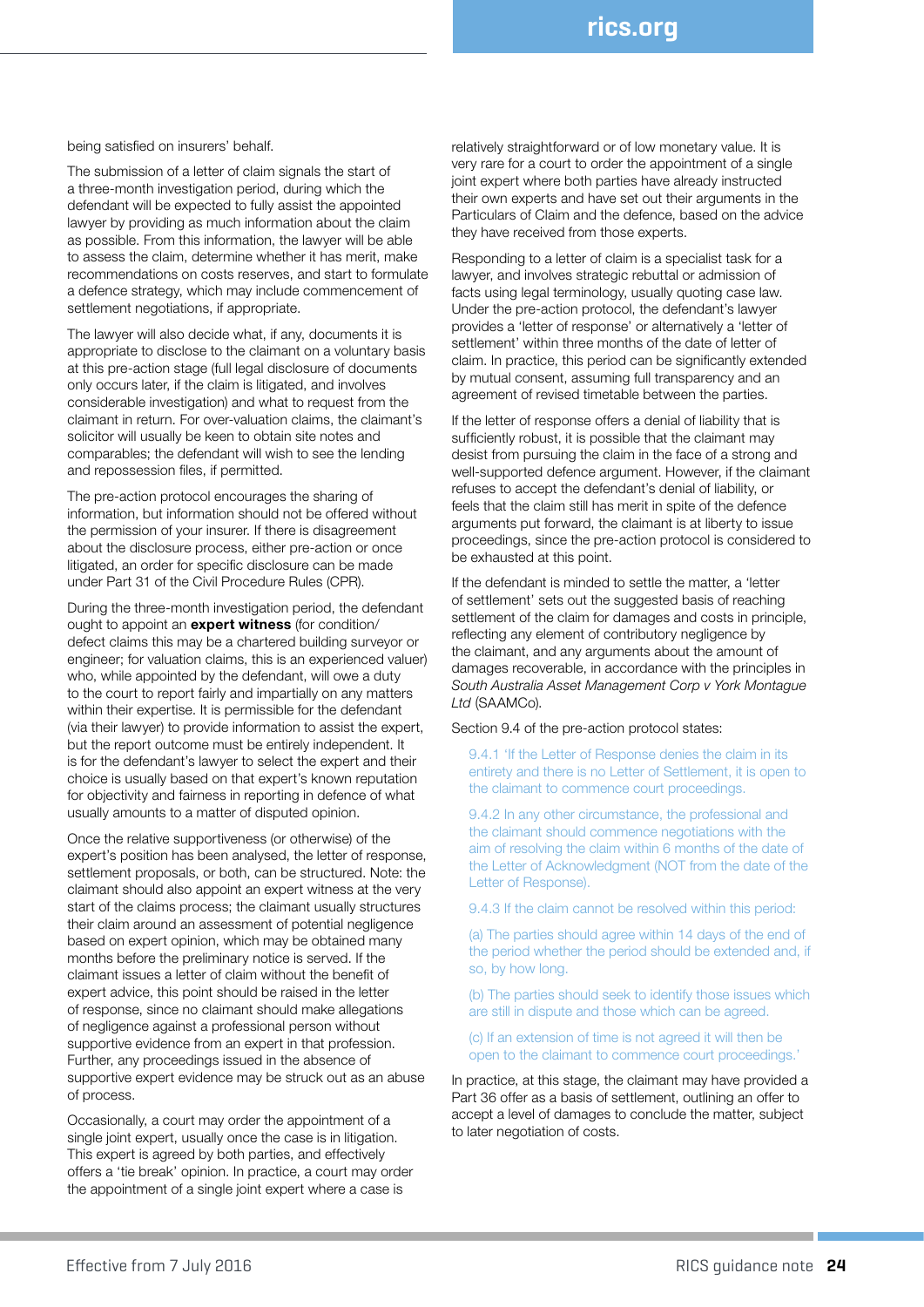### <span id="page-28-0"></span>**C3 Stage 3 – litigation**

When the pre-action protocol has been exhausted (or in rare examples, where limitation is expiring), and agreement or settlement cannot be reached, a claimant may move to litigation (i.e. 'we are definitely suing you'). Paragraph 8 of the practice direction on pre-action conduct within the CPR provides that:

'Litigation should be a last resort. As part of a relevant pre-action protocol or Practice Direction, the parties should consider whether negotiation or some other form of ADR might enable them to settle their dispute without commencing proceedings'.

Note: should a claimant litigate prior to the expiry of the three-month response period under protocol – for example to protect their position in limitation – then the case can be stayed to allow time for continued compliance.

A claimant will typically lodge their claim in court, and obtain a date stamp; this is the point at which a claim is issued. However, for the claim to become valid, it must be served on a defendant within four months of issue.

This is the point where the claim is fully litigated, proceedings have commenced and there is ultimately a real possibility that the case will now move to trial. Timescales vary, and there are several procedural steps before the case reaches court.

### **C4 Full proceedings**

#### Civil actions are governed by the Civil Procedure Rules (CPR), which state:

- 'Before commencing proceedings, the court will expect the parties to have exchanged sufficient information to—
- (a) understand each other's position;
- (b) make decisions about how to proceed;
- (c) try to settle the issues without proceedings;

(d) consider a form of Alternative Dispute Resolution (ADR) to assist with settlement;

(e) support the efficient management of those proceedings; and

(f) reduce the costs of resolving the dispute.

If proceedings are issued, the parties may be required by the court to provide evidence that ADR has been considered. A party's silence in response to an invitation to participate or a refusal to participate in ADR might be considered unreasonable by the court and could lead to the court ordering that party to pay additional court costs.'

A summary of the entire court process to trial is beyond the scope of this guidance note, not least because there are so many variations of process under the CPR, and the conduct of the claim is entirely in the hands of lawyers and the judge by this point.

Common stages of action under CPR are as follows:

- service of Particulars of Claim
- submission of defence
- legal disclosure
- preparation and submission of witness statements
- exchange of expert witness evidence and
- trial.

However, there are other routes and actions available under CPR, and a judge may also make orders at periodic case management conferences (CMCs), including agreeing costs budgets, and reviews of the case merit as it progresses.

### **C5 Terminology**

- Service of Particulars of Claim: this is the point where the claim is served on the defendant and becomes 'live'. Service must occur within four months of issue of the claim form. The Particulars of Claim (POC) are the detailed statement of the claimant's case, and should be passed immediately to a lawyer for scrutiny.
- Acknowledgement of service: a defendant must acknowledge service within 14 days of receipt of the claim form (the form N9, available on the court website, is straightforward to complete), or the claimant will be entitled to enter judgment in default.
- Submission of defence: a defence must be filed within 28 days of service of the Particulars of Claim, although the parties can agree an extension of up to 28 days (or even longer, if the court agrees). The document is usually drafted by a barrister, and this is usually a period of intense activity, and calls for information. A director or partner of the defendant may be asked to sign a statement of truth, to verify that the facts set out in the defence are true.
- Case management conferences: periodic meetings in chambers between legal teams and the judge to review the claim and determine timetables, actions (under court order if necessary) and set costs budgets.
- **Legal disclosure:** this is the point at which all documents pertaining to the case must be disclosed under court order, with penalties for those that fail to provide proper disclosure. If they have not already done so, the defendant will need to provide details of site notes, instructions, file contents, and any correspondence, stored archive material, emails and memos. It is a legal expectation that the defendant must supply all evidence, even where prejudicial to their defence. The claimant is likewise expected to disclose all relevant files, including details of repossession, original lending, instructions, and internal memos. Neither party is required to provide correspondence between themselves and their lawyers written for the purposes of obtaining legal advice or in the course of actual or contemplated litigation – such document will be treated as being subject to litigation privilege (see below).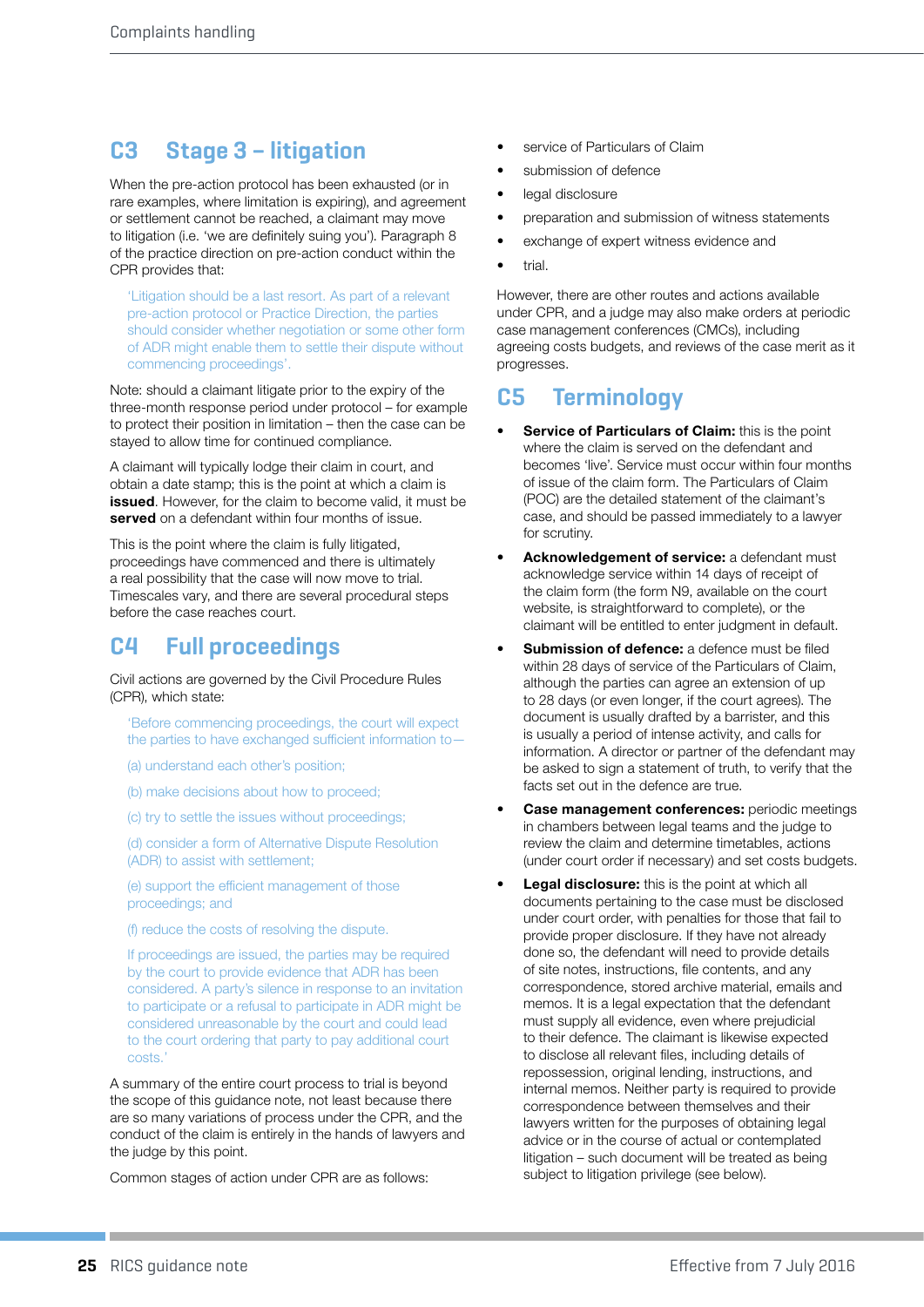- **Litigation privilege:** in terms of evidence, litigation privilege relates to a legal right of the 'holder of privilege' to withhold disclosure of documents that were produced as part of the process of putting forward, or responding to, a claim. Where any document is created in the contemplation of litigation, that document is excluded from the usual requirements for legal disclosure. A common example would be legal advice between a client and their solicitor, advising on the merits of a claim.
- Without prejudice: this phrase is often found at the head of legal correspondence, where its intention is to render the contents inadmissible as evidence. This is a form of privilege enabling genuine and open dialogue between parties attempting to settle disputes without the process then being disclosed in evidence, in the event that those discussions fail to resolve the dispute. An example might include a case where X writes to Y offering to accept a quick discounted settlement to resolve the dispute at an early stage; if Y rejects the offer, X can still attempt to obtain the full amount via due process without Y being able to use the rejected lower offer against them later at trial. Note: it is not permitted to mark correspondence 'without prejudice' in an attempt to conceal evidence; the document must either contain a settlement offer or form part of a course of correspondence intended to assist the parties to reach a settlement of a dispute in order to be treated as 'without prejudice' and remain nondisclosable.
- Without prejudice save as to costs: this term enables content to remain confidential until after damages are awarded, but to then become disclosable in the assessment of costs. This enables a party who made reasonable earlier offers to settle to bring those offers to the court's attention on the issue of costs, even if that party loses the claim. An example may be where X makes an early offer of settlement to Y in a letter marked 'without prejudice save as to costs' in a genuine attempt to resolve a dispute, but Y declines and proceeds to trial, to be awarded similar or less in damages. In such circumstances, the judge may decide that Y is unable to recover any costs from X after the offer was made, on the basis that it was unreasonable for Y to decline X's offer (note: if the earlier offer letter was only marked 'without prejudice', it would remain inadmissible even at costs assessment).
- Witness statements: a statement is obtained from witnesses of fact. These witnesses are usually the original valuer/surveyor, the claimant or their professional representative (for example a lender's underwriter), and other relevant parties as agreed by the court. Witness statements are exchanged by a specified date, and can be subject to follow-up questions under court order.
- **Expert witness evidence:** this is usually exchanged later, and sometimes subsequent to a meeting between the experts, if the court orders them to discuss the case to seek to reach a consensus. Expert

witnesses may be engaged to provide valuation evidence or specialist lending evidence ('lending expert'), or indeed any other expert opinion on a specialist mater agreed by the judge.

- Trial: undoubtedly the most daunting stage of the entire process. A trial 'window' will be set early in the litigation process by the judge, with the dates finalised as the claim 'matures'. Typically, a valuation trial follows this sequence of events:
	- opening submissions by each party, starting with the claimant
	- cross examination of the claimant's factual witnesses, followed by any necessary reexamination
	- cross examination of the claimant's expert witnesses, followed by any necessary reexamination
	- cross examination of the defendant's factual witnesses, followed by any necessary reexamination
	- cross examination of the defendant's expert witnesses, followed by any necessary reexamination and
	- closing submissions.
- **Judgment:** or part-judgment, may be given during the trial (usually at the conclusion of the final day for a fully heard case), or reserved until a later date.

There are of course many different variations in timetabling and outcomes: some trials are settled 'on the court steps' and never proceed into the courtroom. Some claims may be heard on a 'fast track' basis (perhaps over one or two days). Some trials over-run due to weight of evidence or delay, becoming 'part-heard', and have to be reconvened at a later date.

Pre-trial hearings may also be convened (to hear particular matters of legal fact, such as limitation or 'title to sue' arguments) before a main trial.

In the event that damages are agreed but legal costs are disputed, a separate 'costs hearing' may also be convened, to assess a suitable costs judgment. This involves further instruction of specialist costs draughtsmen, costs barristers and costs judges. This process in itself incurs extra cost which that may not be fully recouped, so careful consideration should be given to the efficacy of proceeding to a costs hearing.

Trials involve considerable numbers of people (solicitors and barristers for each side, court clerks, a judge, witness time and travel) and are very expensive. There is limited certainty of outcome so 'litigation risk' (i.e. the prospect of defeat) should be a serious consideration for both parties. A court room is therefore not a place that most insurers, defendants or indeed claimants should enter lightly.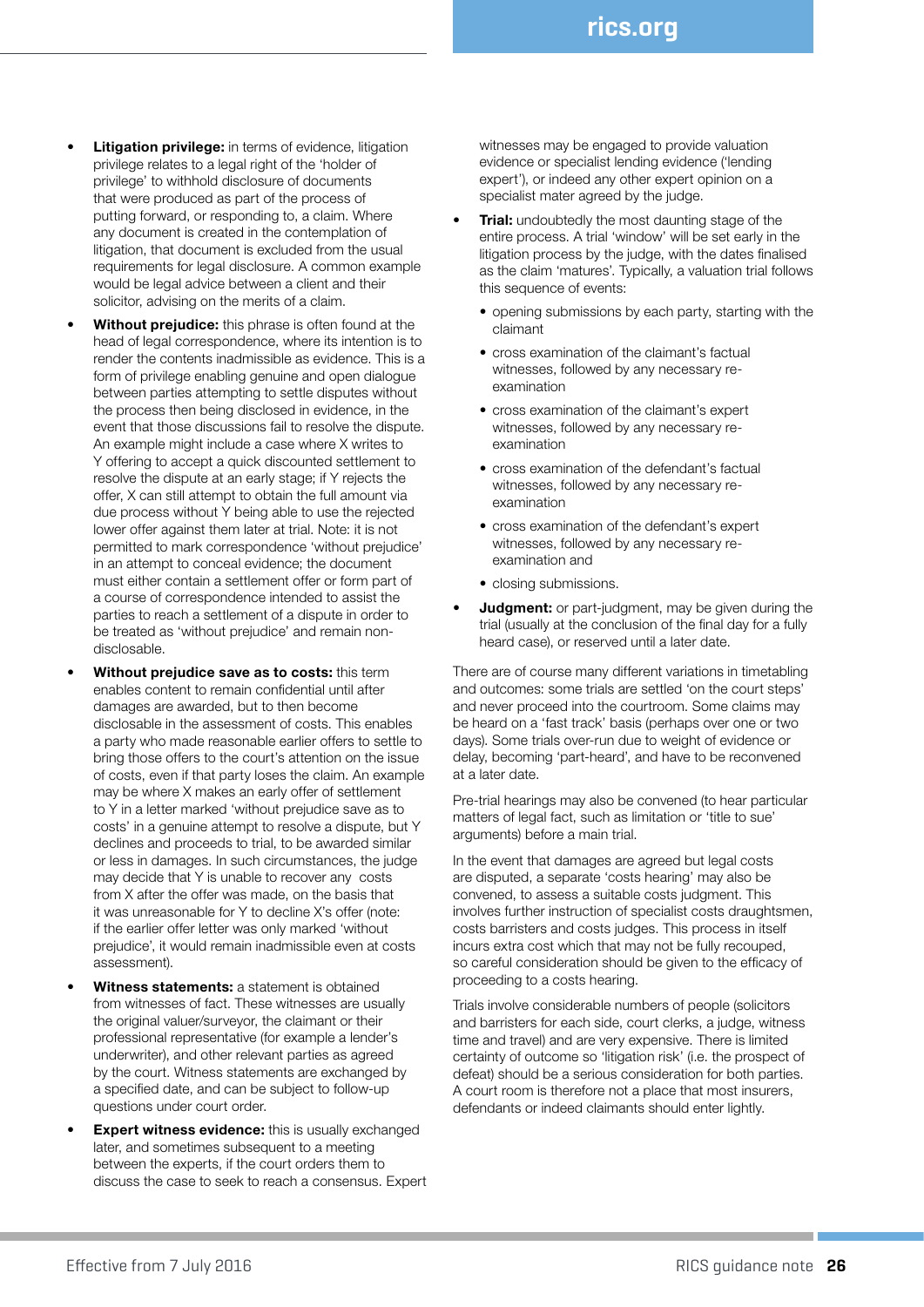### <span id="page-30-0"></span>**C6 Life of a claim flowchart**

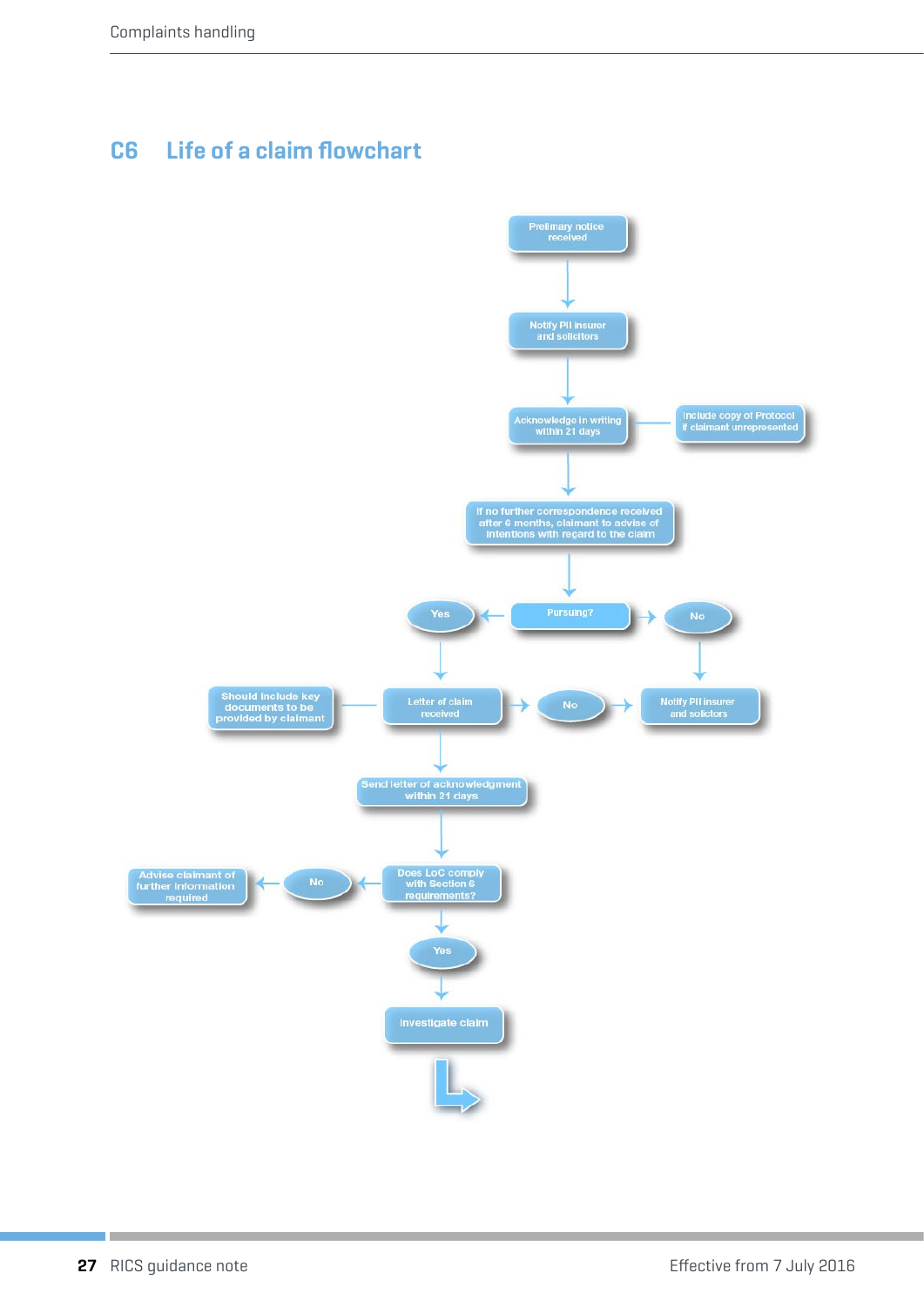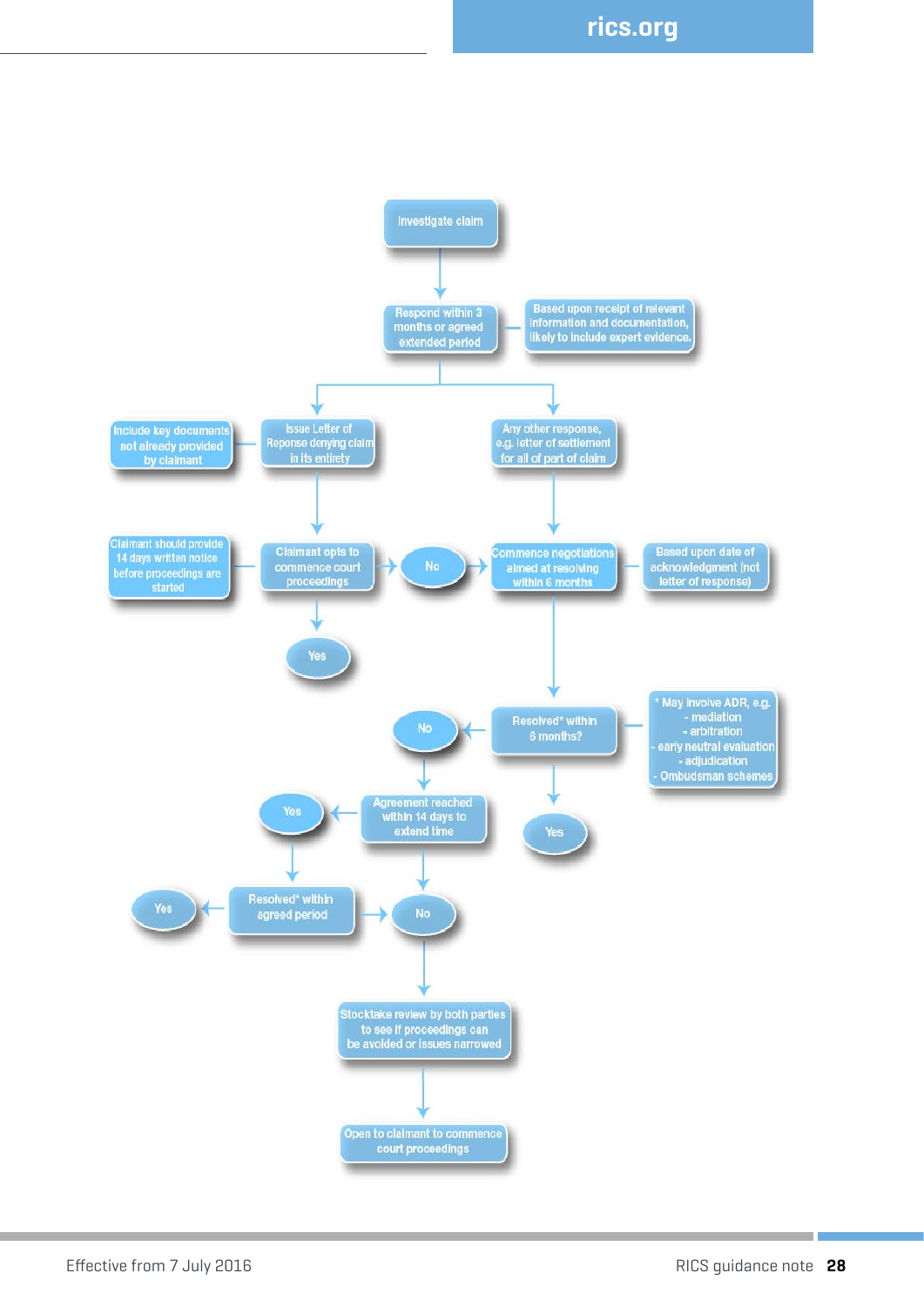# <span id="page-32-0"></span>Appendix D Other legal jurisdictions

### **D1 Scotland and Northern Ireland**

While the basic principles of initial claims handling apply throughout the UK, Scotland and Northern Ireland operate under different jurisdiction and different legal process.

Under Scottish law, pre-action protocols are optional, subject to agreement by both parties. However, they offer a cost-effective route to resolution, as in England and Wales. The alternative is a non-protocol approach, involving full legal process.

Scottish civil cases are heard in Sherriff's Court, or the Outer House of the Court of Sessions for high value cases. The legal steps are broadly similar in effect, but have different names and slightly different rules, particularly regarding timetabling and Statute of Limitation, where the primary limitation period (known as the prescription period) is only five years, as opposed to six years in England and Wales.

In Northern Ireland, the court system more closely mirrors the structures in England and Wales, although court timetables are different and can be quite extended.

In both jurisdictions, alternative dispute resolution processes are available for cost-effective determination.

Further information on the differing court systems can be found on the Citizens Advice website at:

www.citizensadvice.org.uk/law-and-rights/

### **D2 Which jurisdiction?**

Occasionally, the question of appropriate jurisdiction arises, and this can become highly pertinent where differences exist, particularly between English, Northern Irish and Scottish law.

An example may be a claim brought for alleged overvaluation of an English property by a Scottish client, attempted under Scottish law. Legal advice should be obtained on jurisdiction at the earliest opportunity, as legal defences, particularly in respect of limitation issues, can be affected. In all questions of jurisdiction, seek professional legal advice, via your insurer as necessary, as this is a complex legal issue.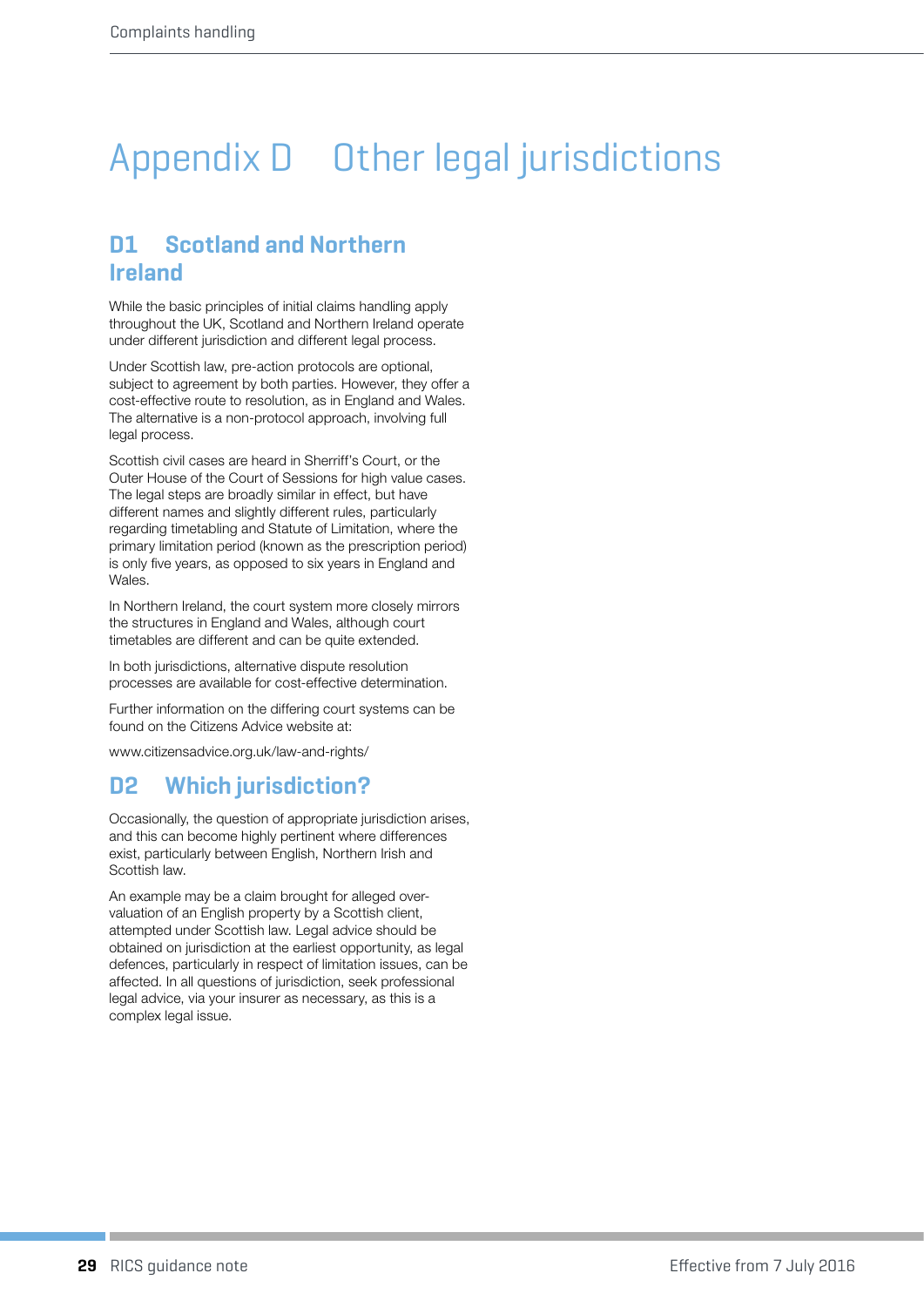# <span id="page-33-0"></span>Appendix E PII and liability

### **E1 Introduction**

It is the responsibility of RICS to ensure that the UK market for residential property survey and valuation is healthy and robust and that members are protected, where possible, through the employment of effective risk management processes and appropriate contractual terms.

Additionally, RICS encourages members to engage proactively with clients and stresses that it is essential for firms to take their own legal advice. This guidance note seeks to direct members to more detailed advice and to outline the high-level principles that will protect them and help to reduce insurance costs.

The below information is based on English law. Valuers in other jurisdictions are advised to take specialist advice on issues applicable to their area.

### **E2 What are RICS requirements for PII?**

Members who undertake residential valuation work must be familiar with the requirements laid down in the current version of the *RICS Valuation – professional standards* (Red Book). For members who undertake survey work, they should also comply with the guidance set out in *Surveys of residential property.*

In addition, members who undertake any written valuation work to which VPS 1 Minimum terms of engagement, VPS 2 Inspections and investigations, and VPS 3 Valuation reports apply, must join RICS' Valuer Registration (VR), which can be found at: www.rics.org/valuerregulation

All regulated firms must hold adequate and appropriate PII in line with:

- Rule 9 of RICS *Rules of Conduct for Firms* and
- RICS Minimum Terms.

### **E3 Understanding PII**

### **E3.1 PII limit**

The PII limit that applies to a firm is laid down in its insurance policy and is a fixed amount agreed at the time the PII is taken out. The limit is the maximum amount the insurer will pay out for any one claim.

### **E3.2 Liability caps**

A liability cap is entirely different from the PII limit. It is a contractual agreement between the member and the client, restricting the amount of damages that can be claimed to an agreed amount. The use of a liability cap is a tool in the management of risk within survey and valuation work.

RICS strongly recommends that members incorporate liability caps into their client contracts where it is legal to do so and where the cap can be considered 'reasonable' and appropriate. It is suggested that members consider the level of the cap carefully, particularly where the client is a consumer, in order to avoid falling foul of the *Consumer Rights Act* 2015. A correctly employed liability cap will apply, even if the surveyor/valuer is proven to be negligent.

Liability caps should not be set at a sum greater than the insurance policy limit, and are generally agreed at a level somewhat lower than the PII limit.

The legal test of a liability cap will rest on:

- Was the liability cap properly and prominently incorporated in the contract?
- Is the level at which the cap is set 'reasonable'?
- Is the clause clear and unambiguous?
- Was the client fully aware of the clause prior to committing to instructing the valuer or surveyor?

Where contracts have been freely negotiated and are between commercial parties an agreed cap is generally deemed to be reasonable, but care must be taken when agreeing a cap with an individual client who could be deemed to lack bargaining power or a full understanding of the implications of an agreement.

Any cap set out in a contract or terms of engagement letter must be clearly detailed (not buried in small print) and pointed out to the client, to ensure that they are aware (particularly if this is the first time that a cap has been employed with that customer), preferably in writing to provide a clear audit trail. Where the firm employs standard terms and conditions, consideration of the level at which the cap is set should be given to ensure that it will meet the requirements of 'reasonableness' (which may not be the same for every property). In addition, where terms of engagement cover the valuation of several properties it must be made clear if the proposed cap will apply to all properties, surveys or valuations.

The level at which the cap is set should take the following into consideration:

- the potential liability that can be incurred if the cap were absent
- the purpose, scope and complexity of the instruction
- the nature and value of the property that is being valued
- the parties to the contract
- the level of fee paid for the work and
- the PII limit applied to the cover held by the firm.
- Caps can be agreed on the following basis:
- a multiple of the agreed fee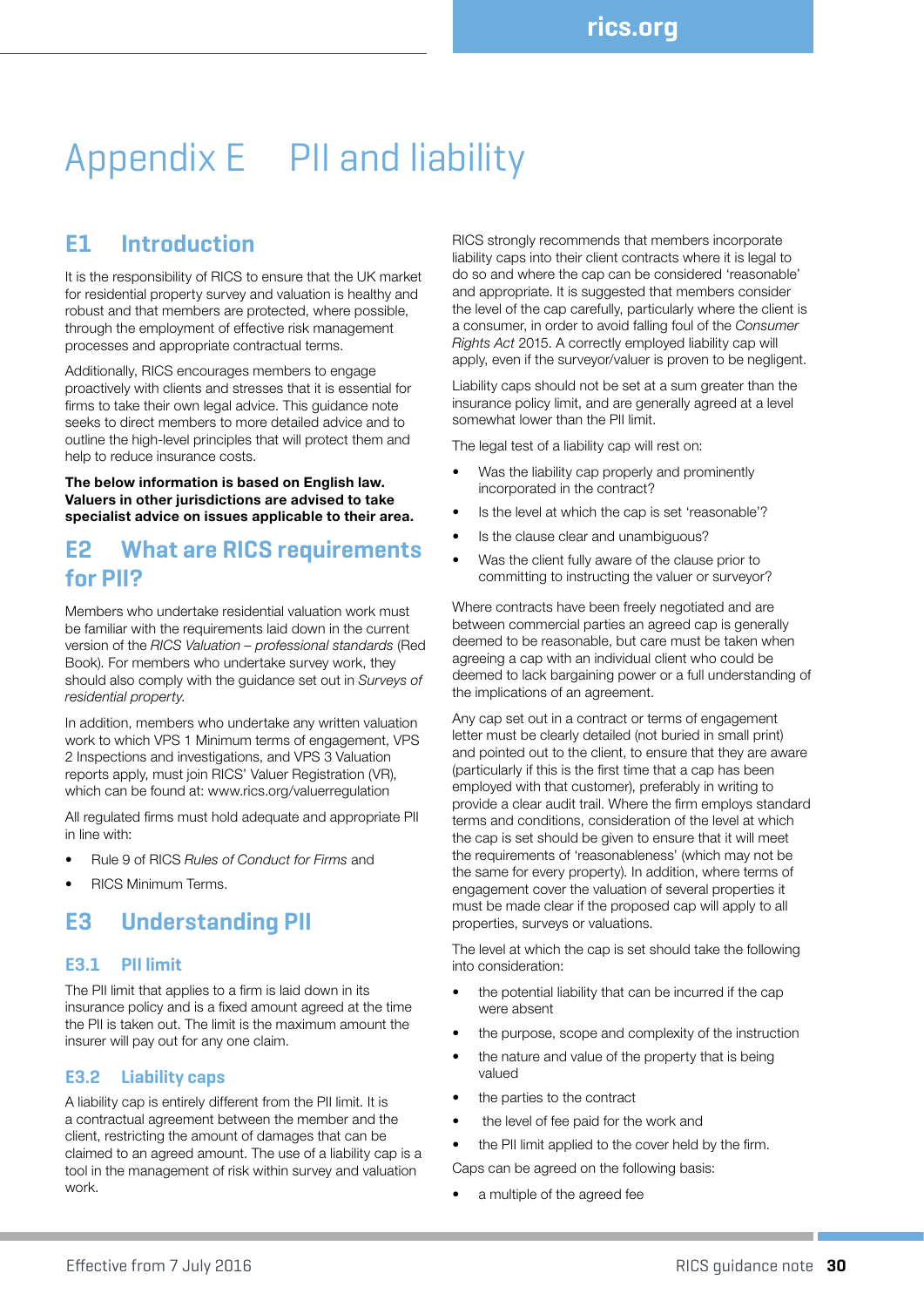- a percentage of the valuation of the property to be reported on;or
- a percentage of the amount to be loaned on the property.

There are some circumstances in which the use of a liability cap is prohibited by law, including in relation to death or personal injury. In situations where there is doubt, members are advised to seek specialist legal advice.

Suggested wording for a liability cap is as follows:

'The Royal Institution of Chartered Surveyors (RICS) recommends the use of liability caps to members as a way in which to manage the risk in survey and valuation work. Our aggregate liability arising out of, or in connection with this survey /valuation, whether arising from negligence, breach of contract, or any other cause whatsoever, shall in no event exceed [x]. This clause shall not exclude or limit our liability for actual fraud, and shall not limit our liability for death or personal injury caused by our negligence.'

### **E3.3 Third party reliance**

In recent years valuers have increasingly been asked to agree to allow third parties (who were not a party to the original contract) to rely on their reports. This is particularly prevalent in the sphere of secured lending.

With the exception of agreements between firms and their lender clients, RICS recommends that members do not permit third party reliance and that this is detailed in the terms and conditions. Any decision to accept third party reliance should be subject to full scrutiny to consider the risks involved and must be detailed clearly in the contract to avoid opening up access beyond that which was originally intended. This risk extends to any contract that permits a third party to have a sight of a report or have it disclosed to them. In this event, there is a risk that the allowance of disclosure is also an acceptance that reliance on the report is permitted. This risk must be addressed by making it clear in the contract that no assumption of legal liability to third parties is accepted.

The risks associated with allowing third party reliance are:

- exposure to the risk of regulatory investigation
- potential legal liability to third parties located in different jurisdictions and subject to different legal regimes. To address this risk the following words can be used in the contract:

'Our contract with you for the provision of this survey/ valuation is subject to English law. Any dispute in relation to this contract, or any aspect of the valuation, shall be subject to the exclusive jurisdiction of the courts of England and Wales, and shall be determined by the application of English law, regardless of who initiates proceedings in relation to the valuation.'

• claims being outside your agreed PII restrictions – it is common for PII policies to apply conditions on third party reliance, which may exclude indemnity

- contractual agreements (such as liability caps) not being binding on third parties
- pertinent contextual communications not being passed on to the third party and
- exposure to claims of a different type than first permitted.

It is suggested that members use the following wording to prevent third party reliance:

'Our survey/valuation is provided for your benefit alone and solely for the purposes of the instruction to which it relates. Our survey/valuation may not, without our written consent, be used or relied upon by any third party, even if that third party pays all or part of our fees, or is permitted to see a copy of our report. If we do provide written consent to a third party relying on our survey/valuation, any such third party is deemed to have accepted the terms of our engagement.'

Where members agree to third party reliance they should address the following:

- the third party must be bound by the terms and conditions of the original contract (including any liability cap)
- the third party must be made fully aware that a fresh survey or valuation has not been undertaken and the date on which the original valuation was undertaken applies and
- the third party must be made aware of the purpose for which the original survey or valuation was completed.

Member firms are advised to take specialist legal and insurer advice when considering whether to allow third party reliance, in order that they fully understand the legal and PII implications.

### **E3.4 Proportionate liability**

Proportionate liability differs from a liability cap and effectively limits a member's liability to the loss that was sustained as a direct result of the member's negligence.

This applies in particular where a number of professionals are working alongside each other and against whom a customer may choose to claim. A proportionate liability clause is particularly applicable where there is a risk that other professionals may not be able to pay their share of a loss and the client may wish to seek redress for the full loss from the surveyor or valuer.

A suggested proportionate liability clause is as follows:

'If you suffer loss as a result of our breach of contract or negligence, our liability shall be limited to a just and equitable proportion of your loss having regard to the extent of responsibility of any other party. Our liability shall not increase by reason of a shortfall in recovery from any other party, whether that shortfall arises from an agreement between you and them, your difficulty in enforcement, or any other cause.'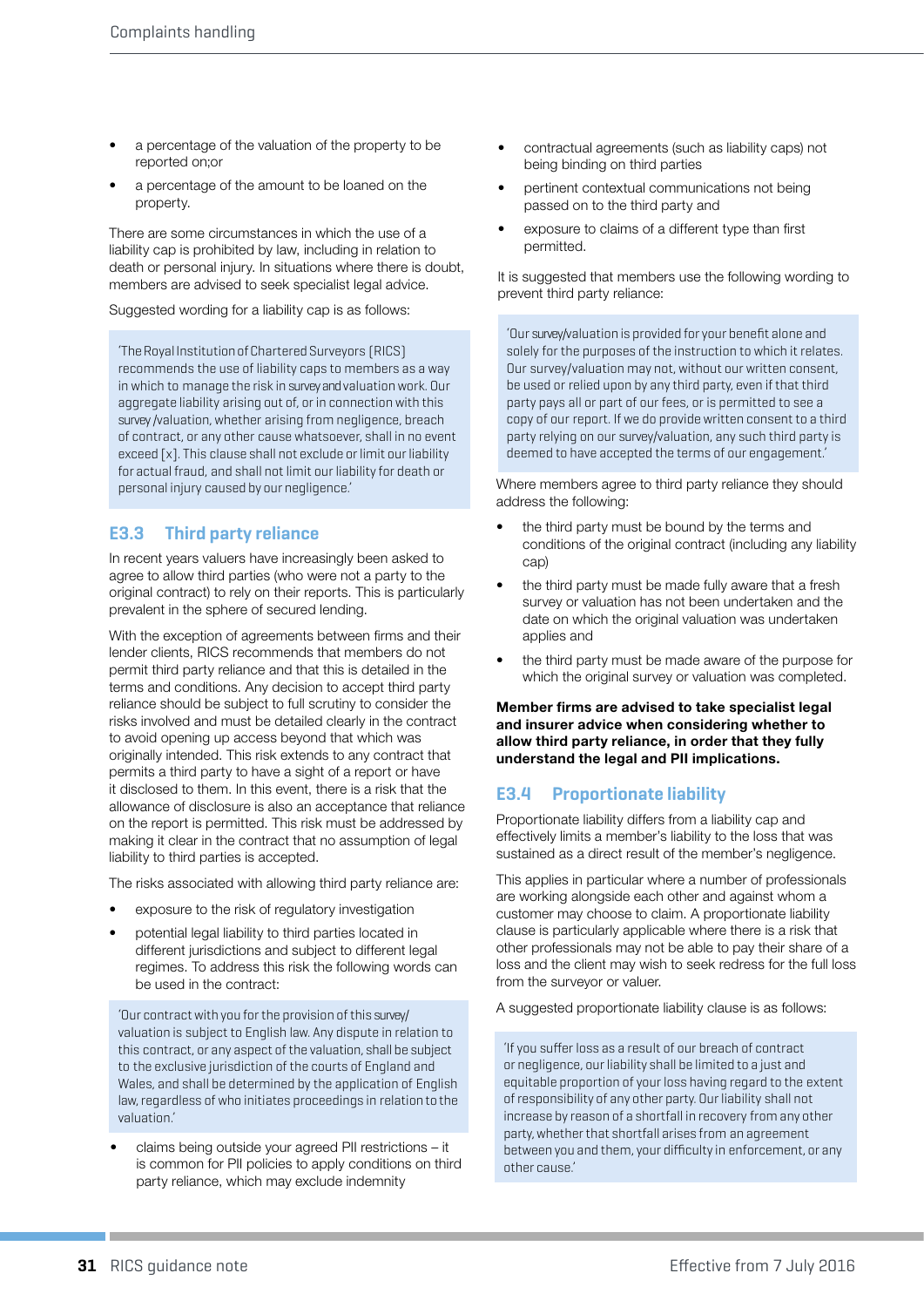### **E3.5 Personal liability**

It is important that members protect themselves from becoming personally liable for work that they completed in the course of their employment by a firm. To this end, any engagement letter agreed with a client should include a clause that prevents any of the firm's partners or employees from being named as a defendant in any claim brought relating to the survey or valuation.

The following is an example of the wording that can be used:

'None of our employees, partners or consultants individually has a contract with you or owes you a duty of care or personal responsibility. You agree that you will not bring any claim against any such individuals personally in connection with our services.'

### **E3.6 Contractual terms**

The contract between the member firm and client, as laid out in the terms of engagement letter, is the most effective risk management tool available to members.

In addition to the clauses and risks outlined above, the following should be considered:

- Is it appropriate to accept an instruction where the obligations being faced by the member are not in balance with the fee being offered?
- Where a client has standard terms of engagement these should be read carefully and, where appropriate, can still be subject to negotiation.
- All contracts should set out the full scope of the work, the fee and the liability to which the member will be exposed.
- All terms of engagement for valuation work are subject to the rules laid down in the *RICS Valuation – Professional Standards* (Red Book).
- Consider if any contractual term you propose that imposes a monetary excess, below which a consumer client cannot make a claim, can be considered to be fair in terms of the *Consumer Rights Act* 2015*.*

### **E3.7 Tips on obtaining PII**

Insurance is a key element of risk management for a firm. In seeking cover and agreeing the terms of a PII policy, the following should be considered:

- The availability and cost of PII can change rapidly, which could leave you struggling to secure cover just a few days ahead of the renewal date. Do your best to stay informed about what is happening in the professional indemnity market through talking to your peers and specialist PII brokers. This should at least enable you to factor in any likely difficulties with renewal by starting the process early and should assist with budgeting.
- Start the renewal process at least two months in advance of your renewal date. This will allow your broker to develop a strong understanding of your

business, accurately respond to queries from insurers and resolve any outstanding uncertainties regarding the claims position.

- Ensure you fill out the proposal form accurately and neatly. Neither insurance brokers nor insurers like dealing with firms who submit illegible or inaccurate information. Furthermore, if you fail to provide an accurate account of your business and claims history, insurers could, at a later date, chose to void the policy for non-disclosure.
- Keep a detailed and accurate log of any complaints, notifications or claims that your business suffers. This will not only show insurers that you take a disciplined approach to risk management, it will assist in the completion of the proposal form and it will help to ensure the ongoing accuracy of insurers own records.
- Insurers do not expect all firms to be free of claims or notifications but they do like firms to be able to evidence that they have learned from their mistakes. If you have been the subject of an allegation of negligence (settled or otherwise) be prepared to explain to insurers that you understand why the situation arose and that you have taken steps to prevent it happening again.
- Take time to explain, in a covering letter, the history and culture of your business and your approach to risk management.
- Take time to understand how the PII renewal process works and how to work with your broker to achieve the best result at renewal.
- Ensure you understand what your policy covers, what it does not cover and precisely what process you have to follow in the event of a claim.
- Loyalty to insurers and brokers can pay dividends, particularly in the event of a tricky claim or a need to secure renewal terms in a challenging insurance market, so give careful consideration before changing providers.
- PII for valuation work generally runs on a 'claims' made' basis, with cover for this year paying for claims made in this year, regardless of when the work was done. If you allow your insurance to lapse you will have no cover for any future claims based on work you are currently doing. For this reason, if you cease undertaking valuation work or stop trading, it is essential to take out run-off cover for a minimum of six years to protect both you and your customers. This is an RICS requirement.
- Ensure you are aware of, and have an appropriate, uninsured excess, limit to single claims and maximum amount payable in any one year. Take care to check for 'sub limits' that can apply to certain types of claims.
- Ensure all partners are aware of and understand the firm's PII so that the firm can fully comply with the requirements.
- Notify all claims (or circumstances that could give rise to a claim) to the insurer promptly.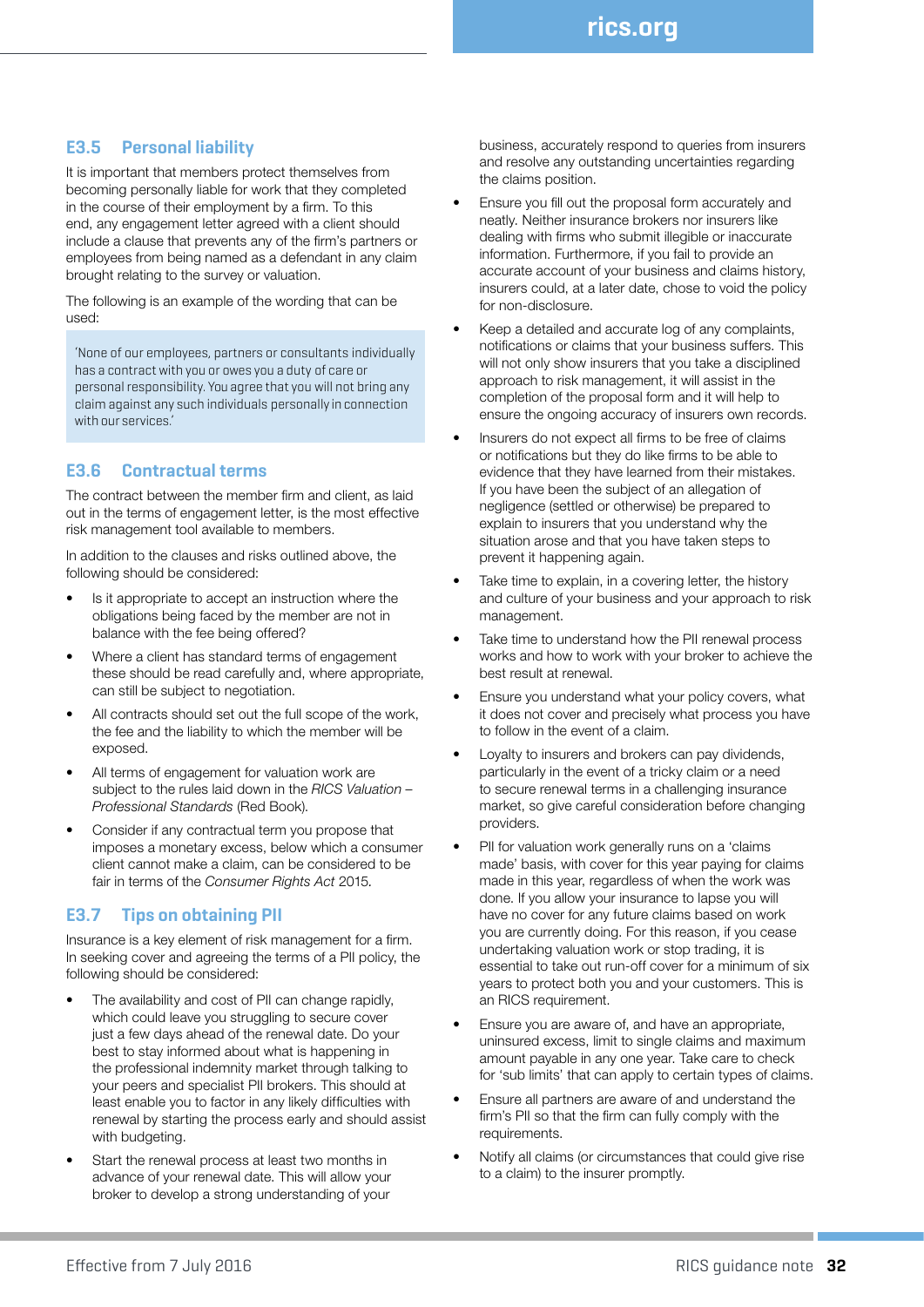• Ensure the level and scope of cover you opt for is consistent with the practice undertaken by your firm and is proportionate to the risks posed by this.

Always consult with specialist insurance brokers when arranging your PII cover. For full details and further guidance, refer to RICS guidance P*II risk liability and insurance in valuation work* 2013, which can be found at:

www.rics.org/uk/regulation1/firm-and-individual-guidance/ professional-indemnity-insurance-pii/pii-and-valuationguidance/